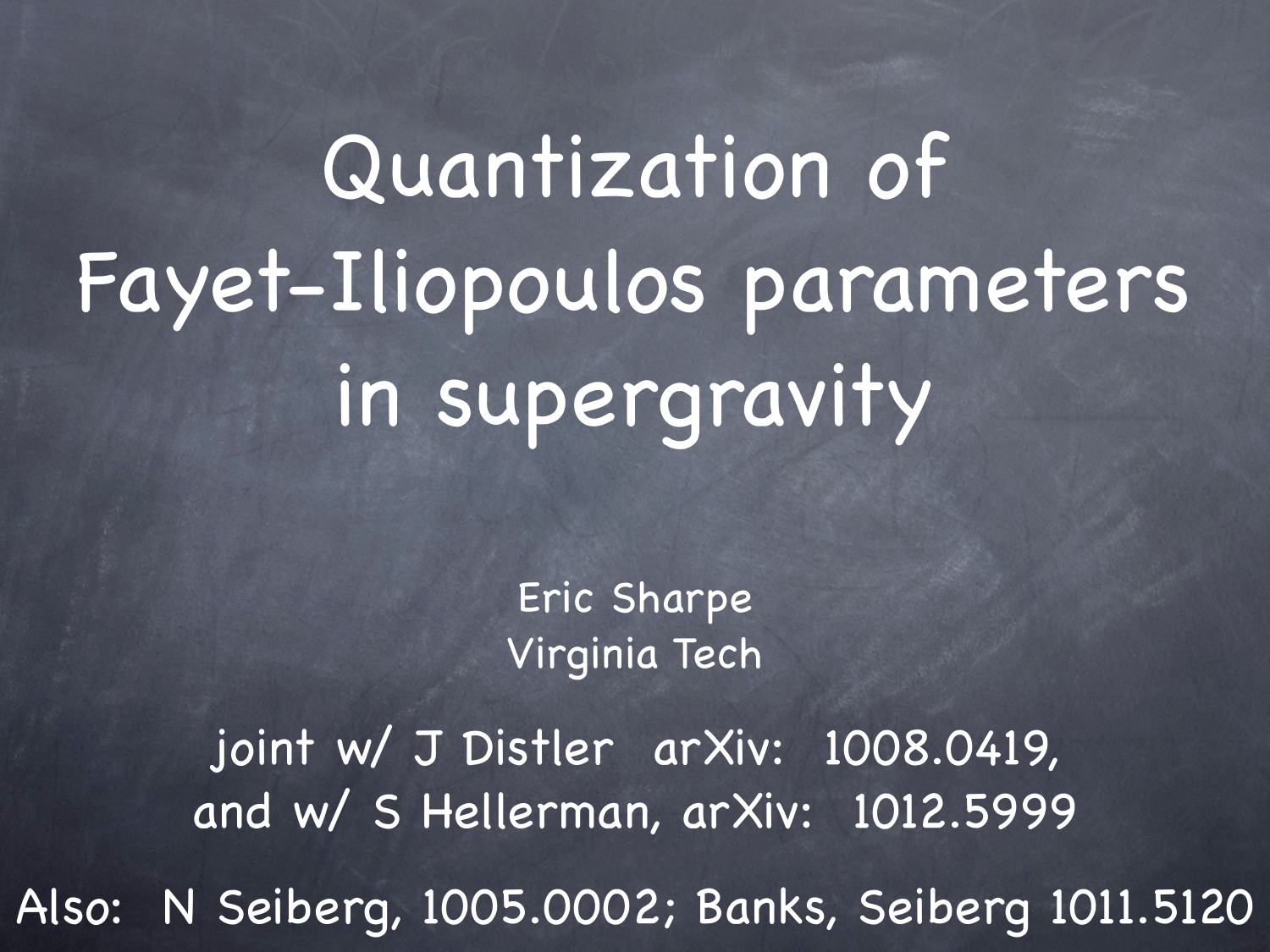As this is perhaps a wide audience, let me begin with a short overview.

`supergravity' = supersymmetric general relativity  $graviton \leftarrow \rightarrow gravitino$ 

In typical, 'easy,' scenarios arising in string theory, the 4d theory is, at high energies, a supergravity theory. Hence, understanding supergravity (abbr. **sugrav**) is important for string theorists.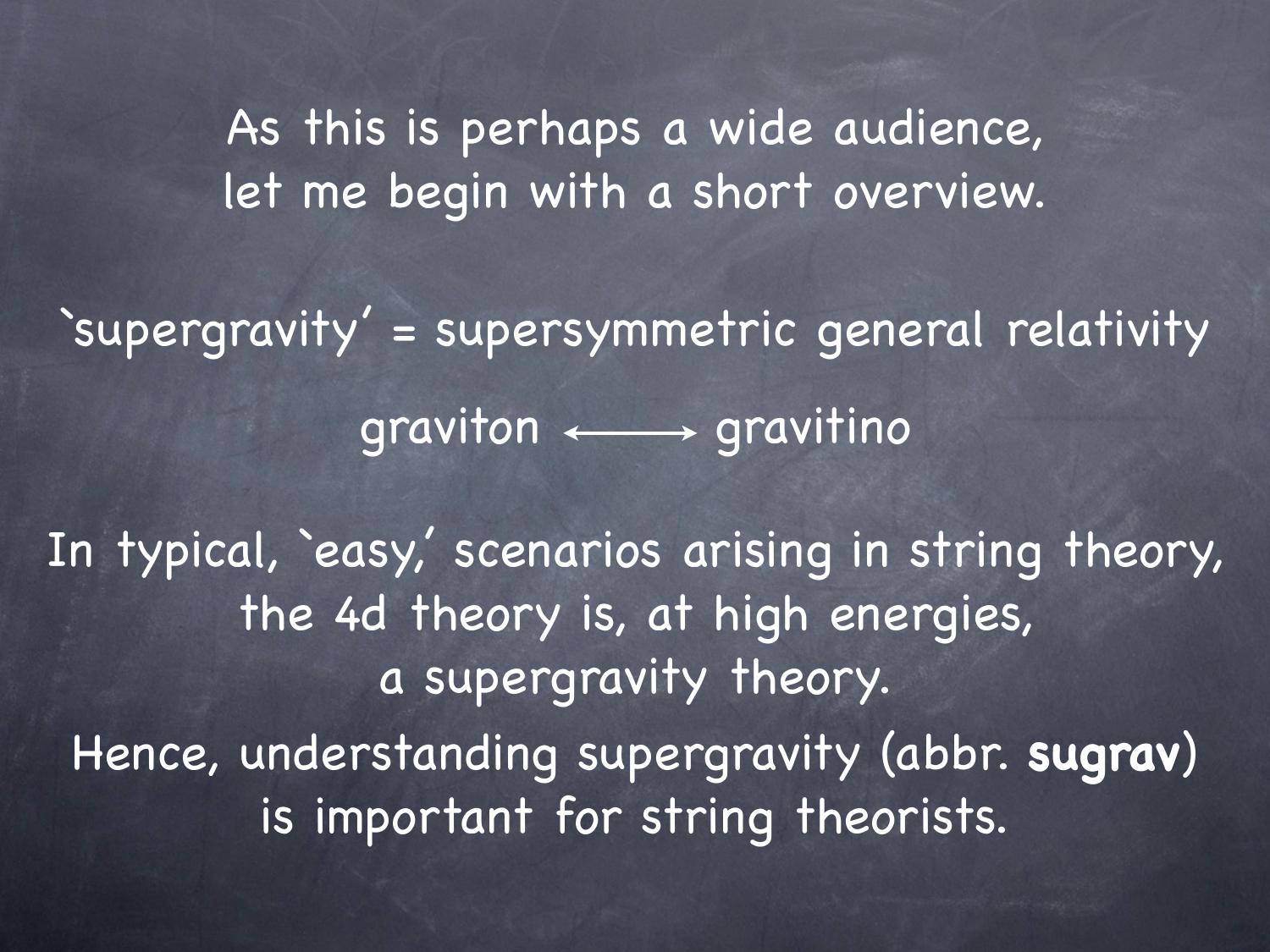In supersymmetric gauge theories (w/ or w/o gravity), there is a parameter appearing in bosonic potentials, known as the **Fayet-Iliopoulos parameter**.

Example:

U(1) gauge theory, complex scalars  $\phi_i$  of charge  $Q_i.$ There is a  $\sim$  universal contribution to the bosonic potential, of the form

$$
\bigg(\sum_i Q_i |\phi_i|^2 - r\bigg)^2
$$

Fayet-Iliopoulos parameter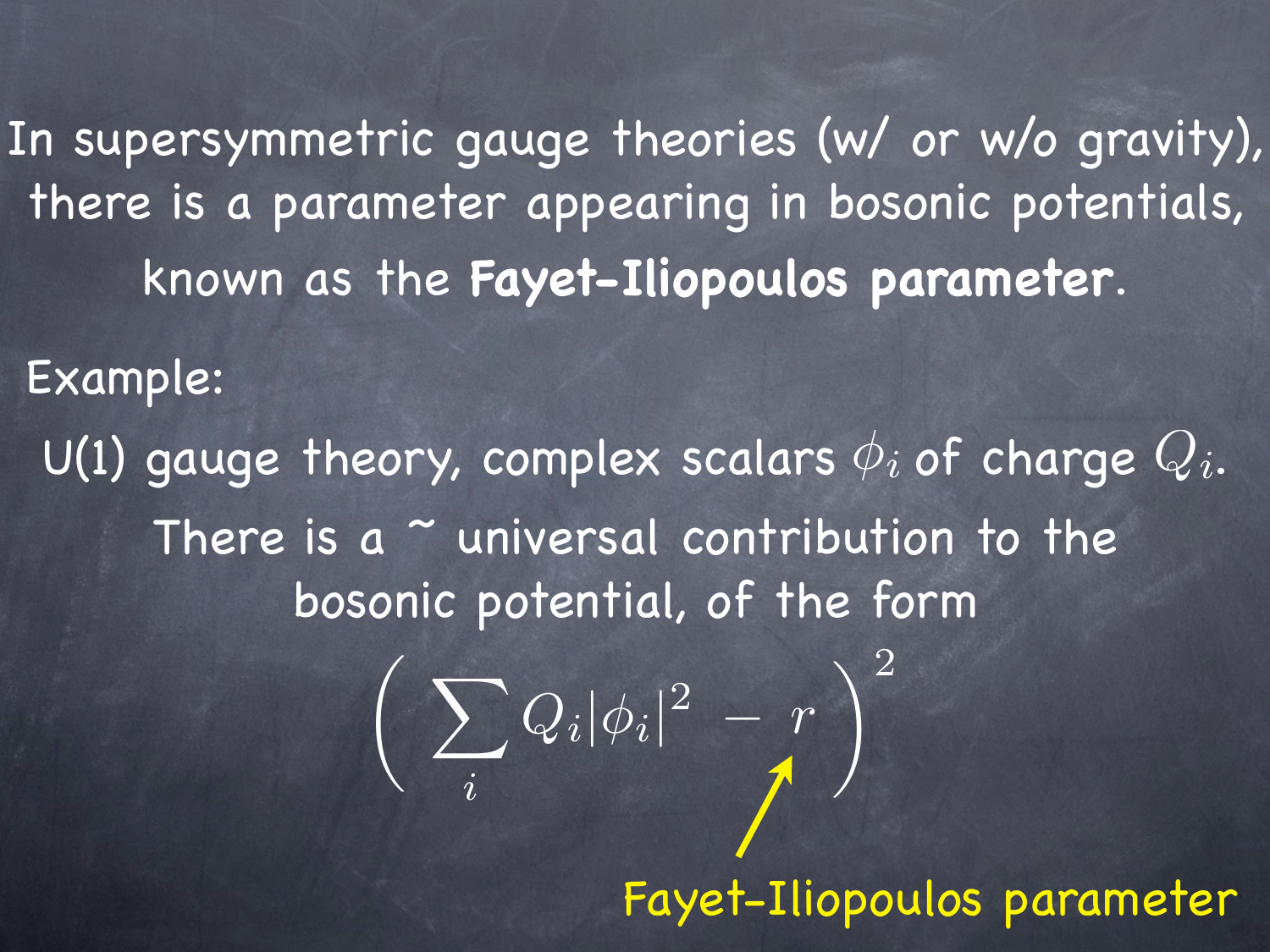In supersymmetric theories not coupled to gravity, Fayet-Iliopoulos (FI) parameters are well-understood.

In supergravity theories, on the other hand, there's been debate in the literature regarding whether Fayet-Iliopoulos parameters even exist.

Today, I'll present a resolution of these issues.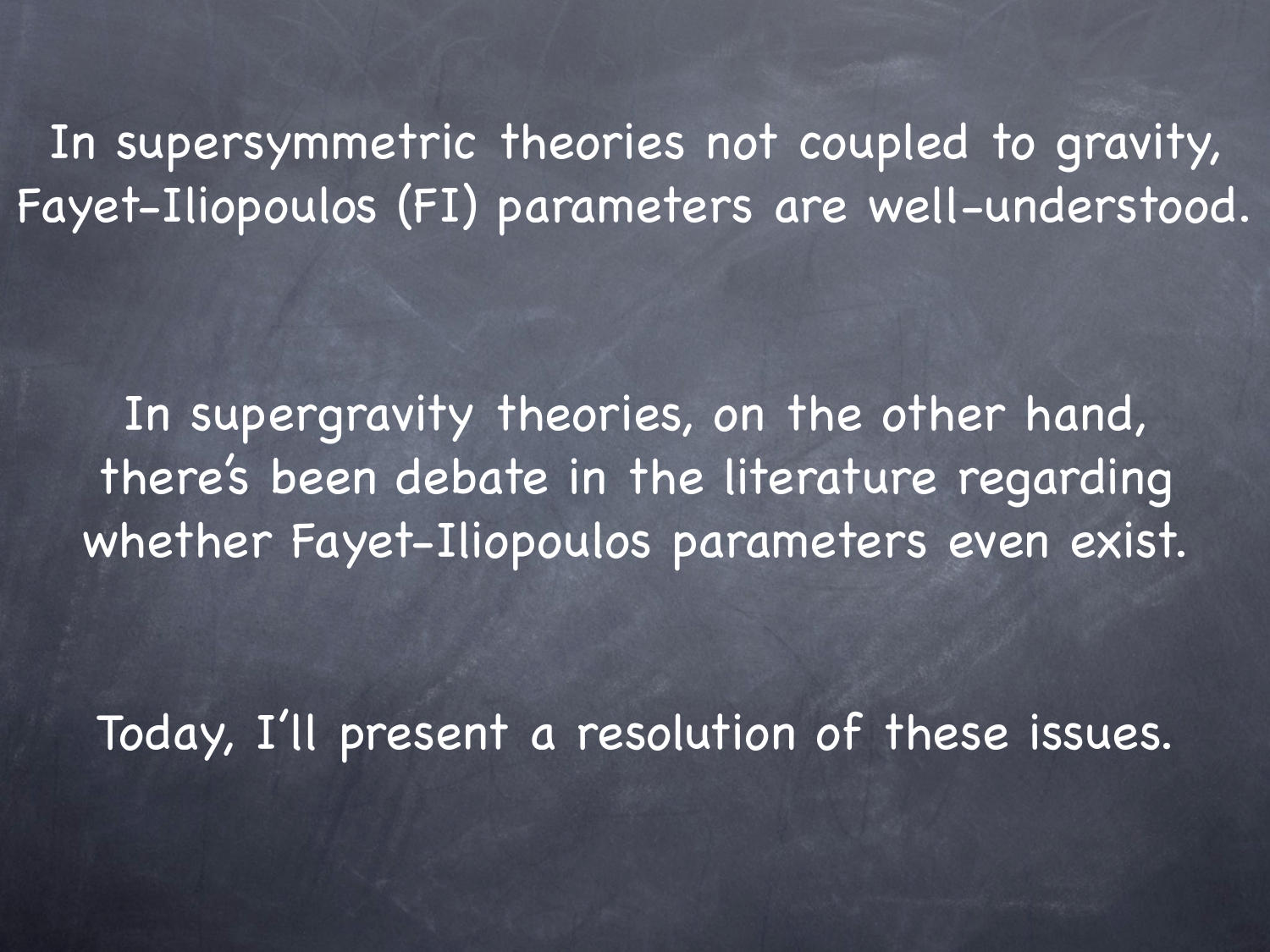(Dienes, Thomas, 0911.0677) **Brief outline of literature on FI params in sugrav:**

\* Any gauge group must be combined w/ U(1) symmetry that acts only on gaugino, gravitino (the ``R symmetry '').

Implies FI parameter contributes to the charges of the gravitino, etc

(Freedman '77, Stelle-West '78, Barbieri et al '82)

which, if parameter varies continuously, violates electric charge quantization. (Witten, ``New issues...'', '86, footnote p 85)

\* Solution: quantize the FI parameter. (Seiberg; Distler-Sharpe; '10)

I'll outline the general analysis.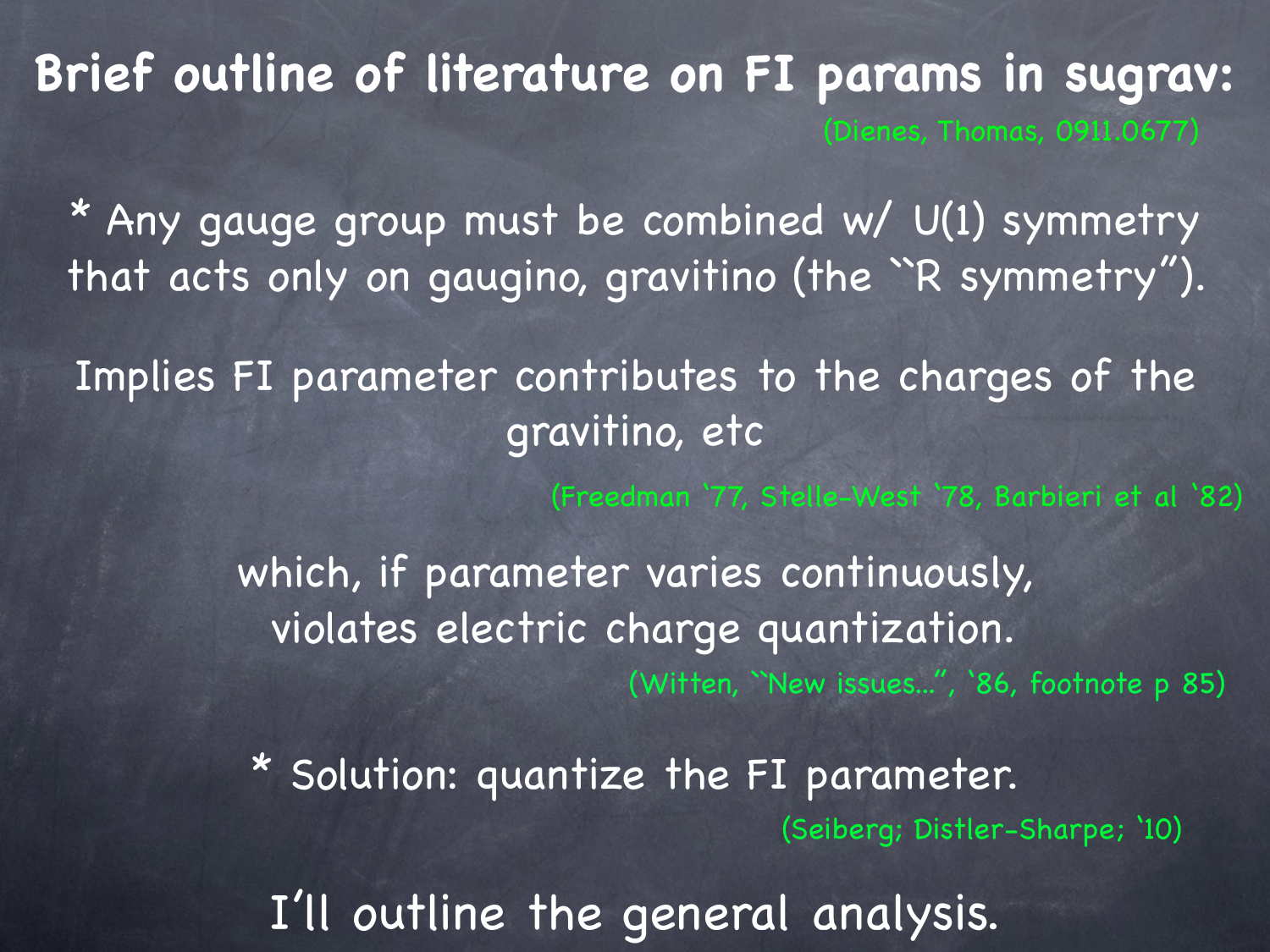The starting point for this discussion is another quantization condition on N=1 sugrav in 4d, worked out by Bagger-Witten in the early '80s.

N=1 sugrav in 4d contains a (low-energy effective) 4d NLSM on a space  $M$ , namely the supergravity moduli space. ~ space of scalar field vevs

They derived a constraint on the metric on that moduli space M (assuming the moduli space is a smooth manifold).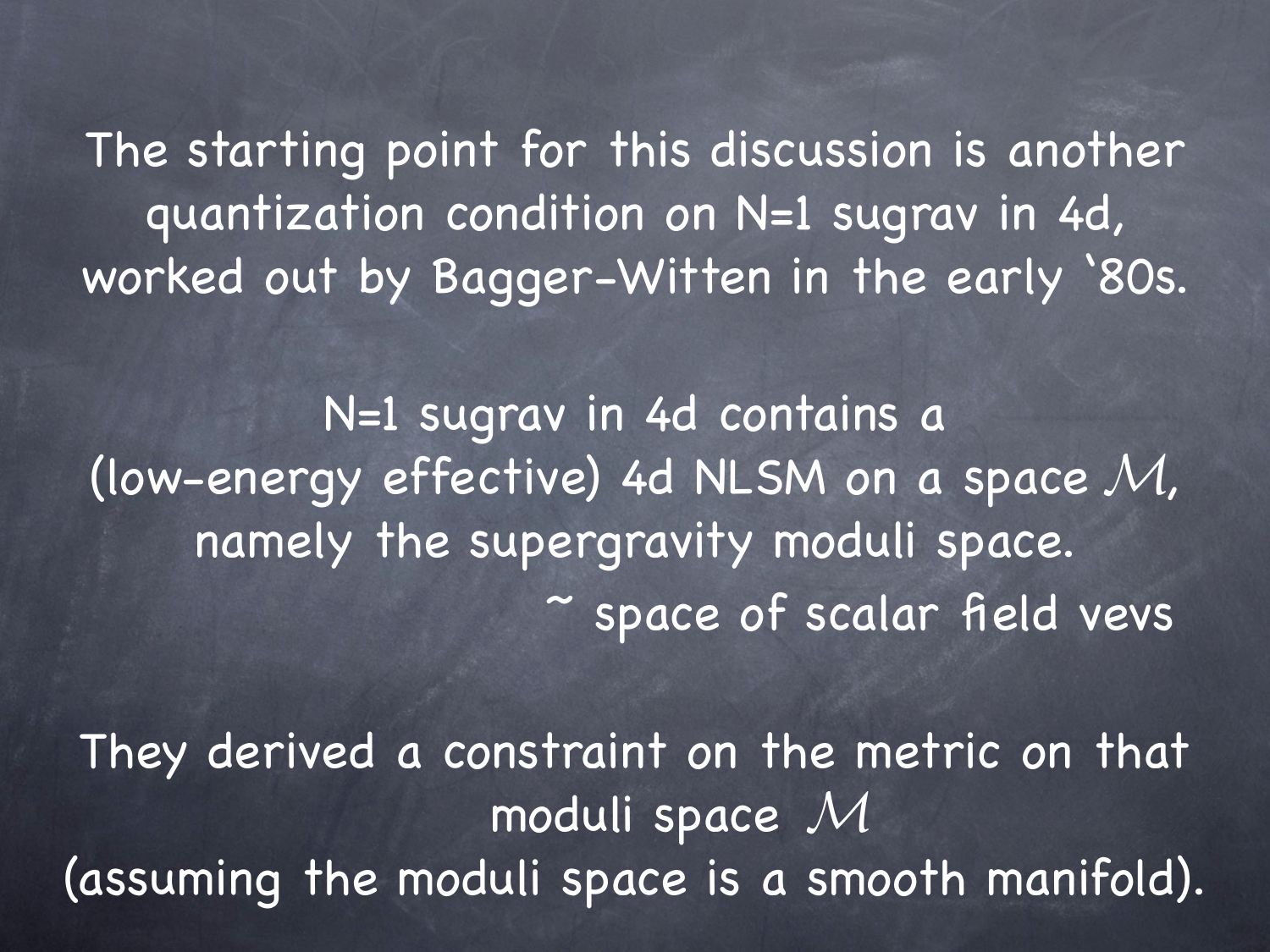### **Review of Bagger-Witten:**

**(hence quantized)** Briefly, the supergravity moduli space  $\mathcal M$ (the target space of a 4d NLSM) comes with a natural line bundle  $\mathcal{L}^{\otimes 2}$ , whose  $c_1$  = Kahler form (hence  $a$ ud  $= \; g_{i \overline{j}} \, dz^i \wedge d \overline{z}^{\overline{j}}$ 

### How to see this?

Start with the fact that the moduli space  $M$  is constrained to be Kahler, which means  $g_{i\overline\jmath} = \partial_i\partial_{\overline\jmath} K$  for some function  $K_\eta$ called the Kahler potential.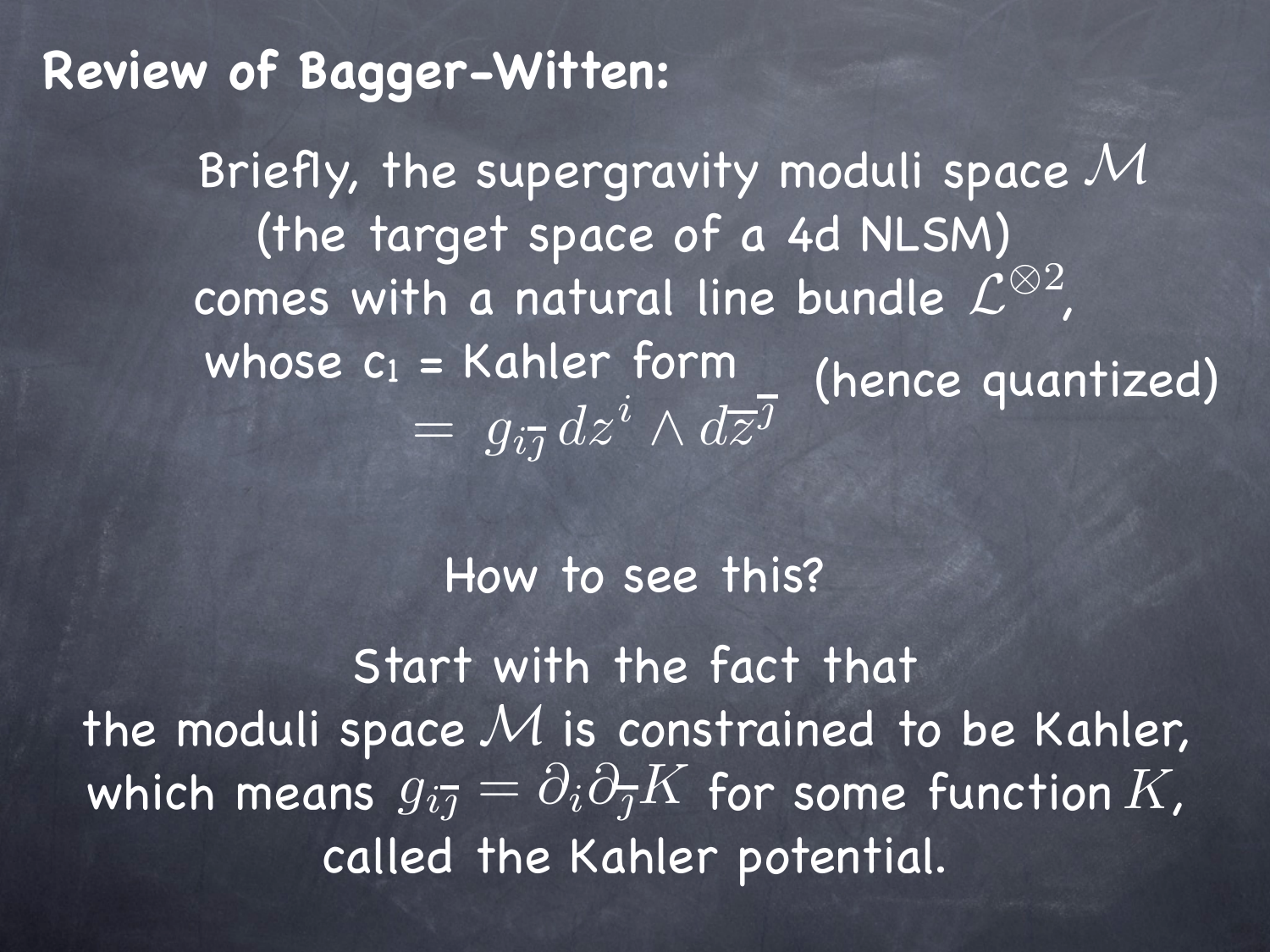Across coordinate patches,  $\boxed{K \mapsto K + f + \overline{f}}$ Bagger-Witten, cont'd In a supersymmetric theory not coupled to gravity, this is a symmetry of the action.  $\chi^i ~\mapsto~ \exp$  $\sqrt{2}$  $+$  $\boldsymbol{i}$ 2  $\mathop{\mathrm{Im}} f$ "  $\chi^i, \ \psi_\mu \, \mapsto \, {\rm exp}$  $\left( \begin{array}{c} i \\ -i \end{array} \right)$ 2  $\mathop{\mathrm{Im}} f$  $\setminus$  $\overline{\psi}_\mu$  $\chi^i~\in~\Gamma\left(\phi^*\left(T\mathcal{M}\otimes \mathcal{L}\right)\right),~~~\psi_\mu~\in~\Gamma\left(T X \otimes \phi^* \mathcal{L}^{-1}\right)$ In N=1 sugrav, however, action only invariant if combine above with an action on fermions: which implies existence of the B-W line bundle  $\mathcal L$  .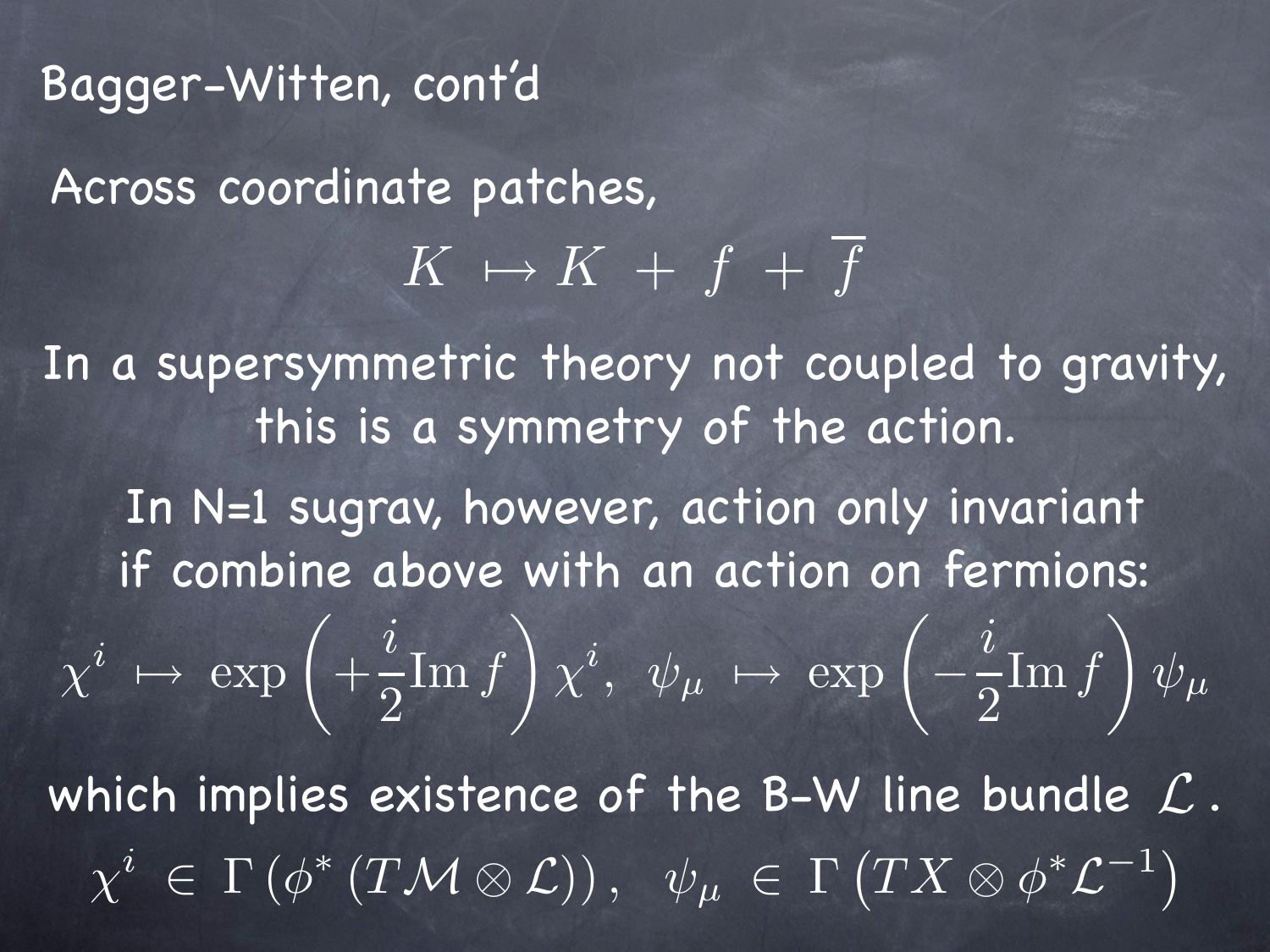**Quick & dirty argument for FI quantization:**

Continuously varying the FI term, continuously varies the symplectic form on the quotient space.

But that symplectic form = Kahler form, & Bagger-Witten says is quantized.

Consistency requires FI term be quantized too. Problem: -- IR limit not same as NLSM, so irrelevant to B-W Nice intuition, but need to work harder.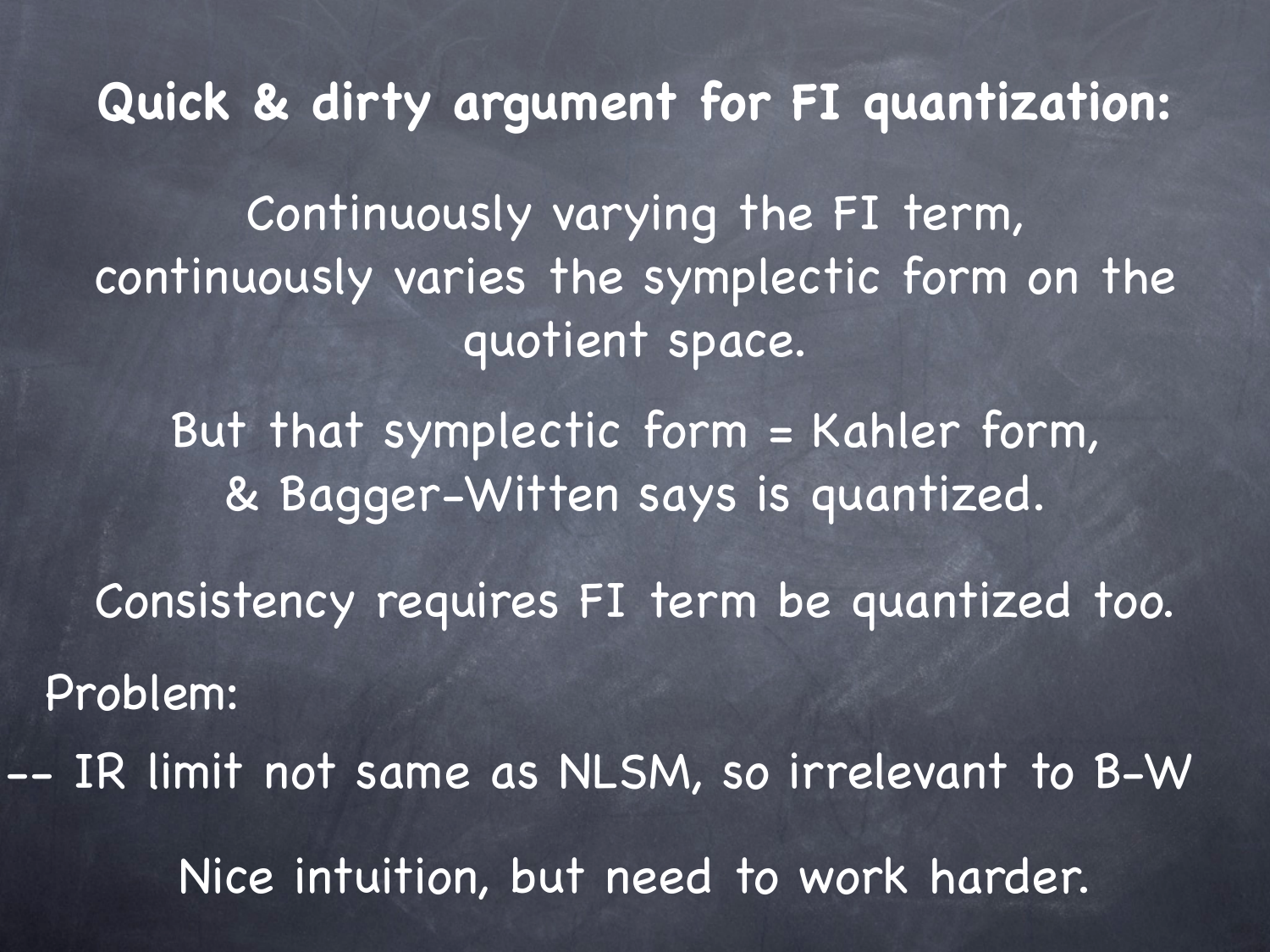To gain a more complete understanding, let's consider gauging the Bagger-Witten story.

Have:

 $*$  sugrav moduli space  $\mathcal{M}$ \* line bundle L  $^{\star}$  group action on moduli space  $\mathcal{M}$ 

Need to specify how group acts on  $\mathcal L$  .....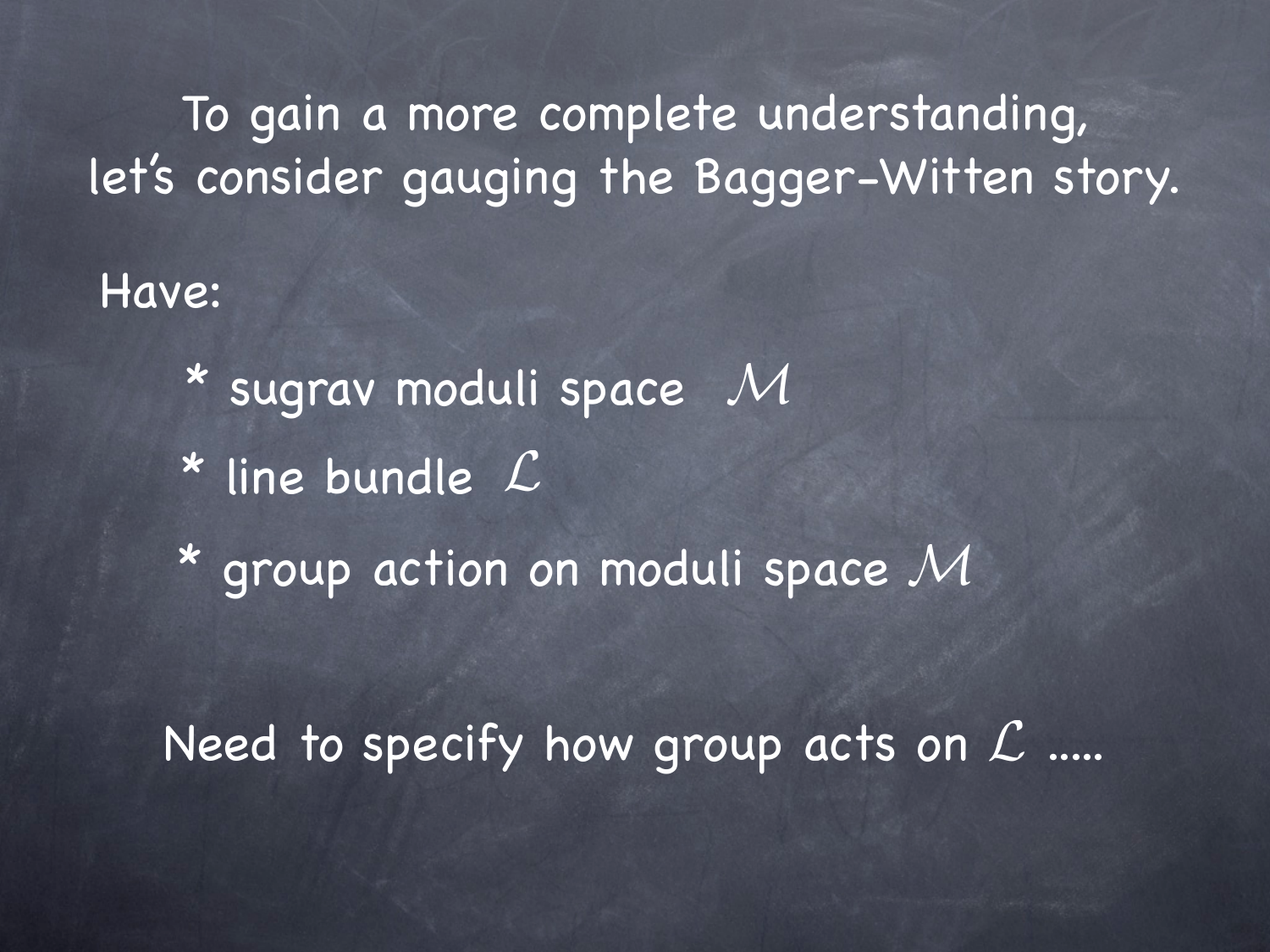In principle, if we now wish to gauge a group action on the supergravity moduli space  $\mathcal{M}_n$ then we need to specify the group action on  $\mathcal{L}.$ L

\* **not** always possible: group actions on spaces do not always lift to bundles -- classical constraint on sugrav theories.... Ex: spinors under rotations; rotate  $4\pi$  ins  $4\pi$ tead of  $2\pi$ .  $2\pi$ 

> \* **not** unique: when they do lift, there are multiple lifts (These will be the FI parameters.)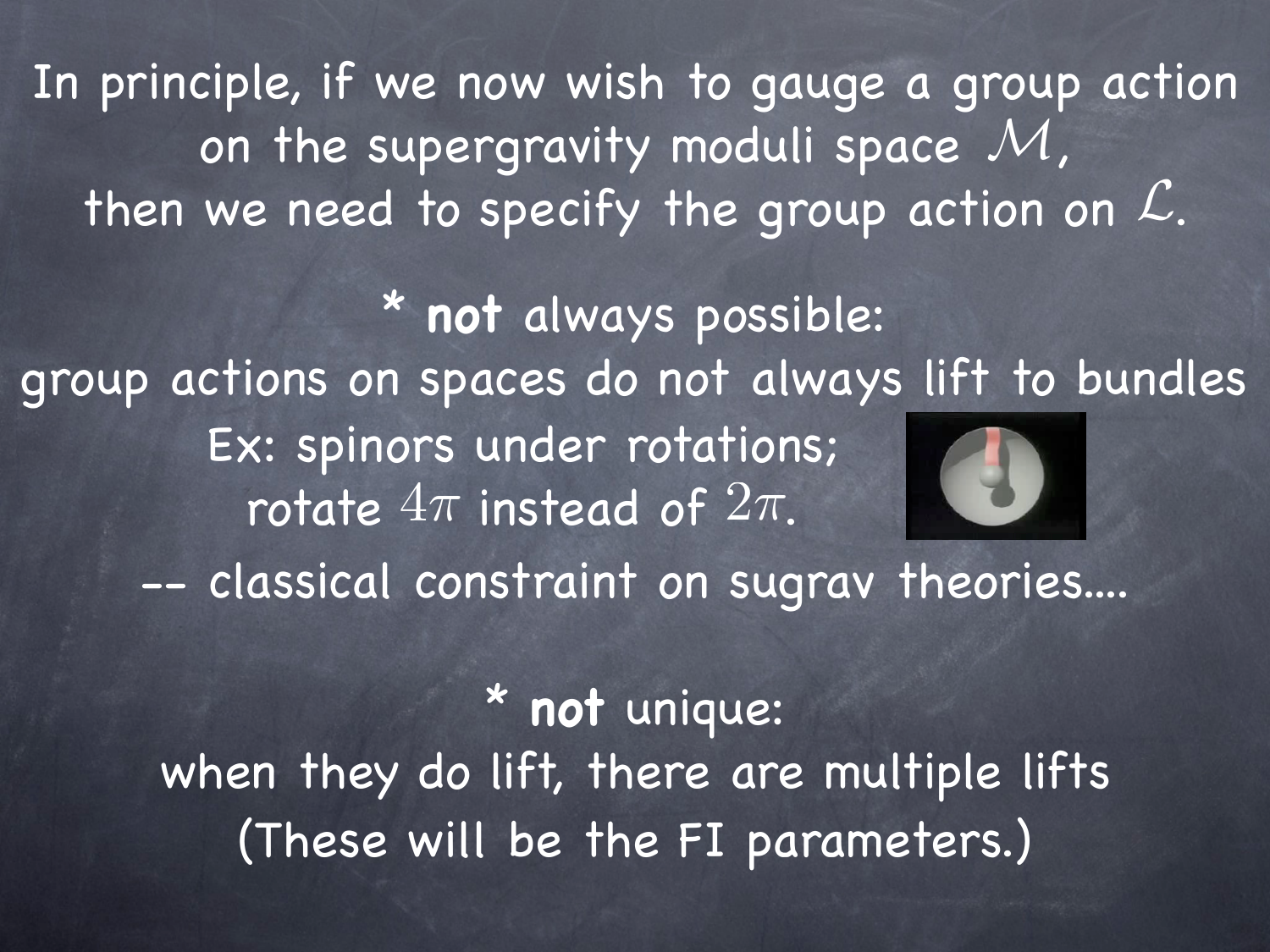We'll see FI as a choice of group action on the Bagger-Witten line bundle directly in sugrav.

First: what is D?

For linearly realized group action,

If scalars  $\phi_i$  have charges  $q_i$  w.r.t. U(1), then

$$
D\,=\,\sum_i q_i |\phi_i|^2
$$

up to additive shift (by Fayet-Iliopoulos parameter). How to describe D more generally?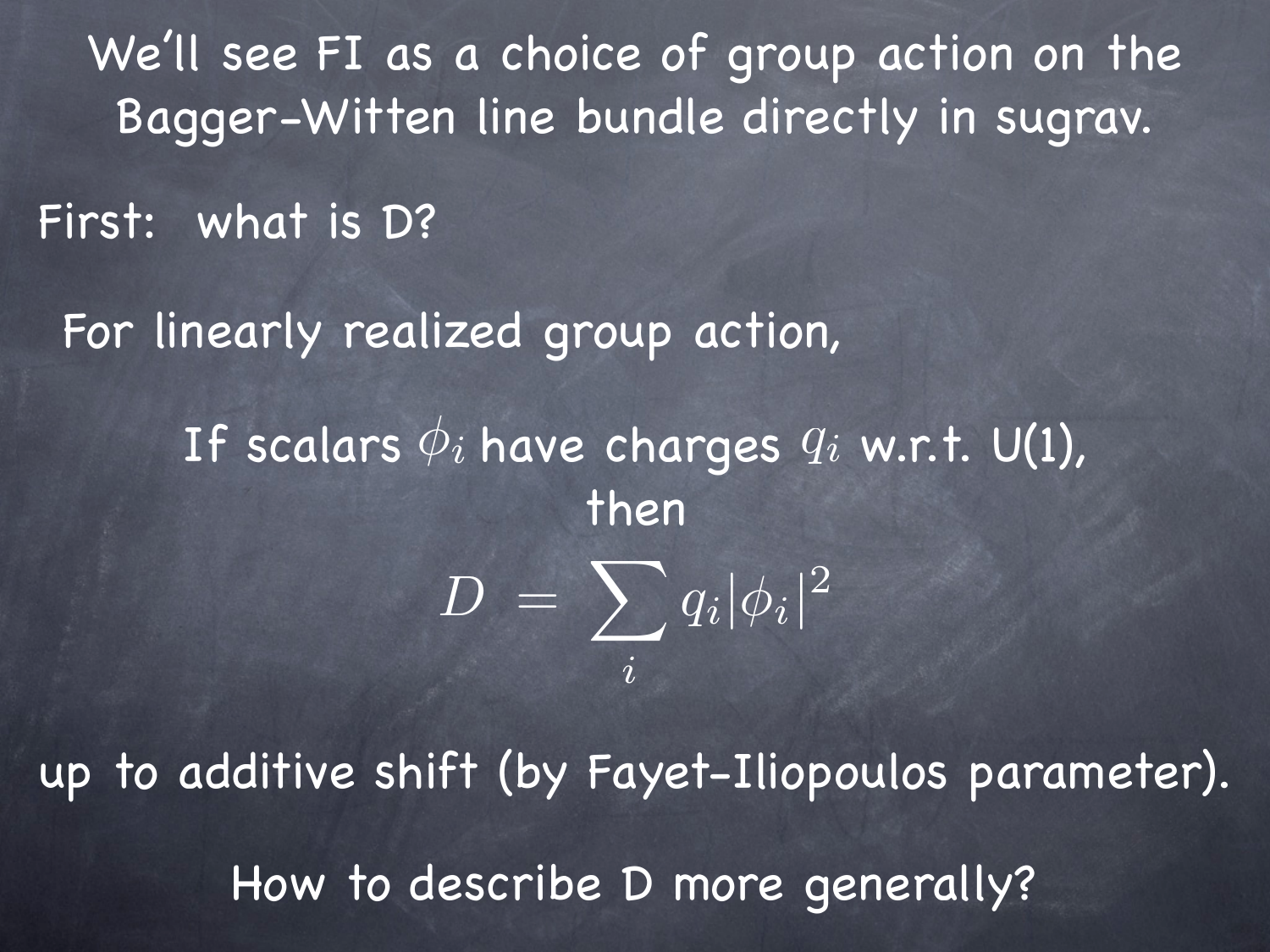Def'n of D more generally:  $\delta \phi^i \,=\, \epsilon^{(a)} X^{(a)i}$  inf' gp action on  ${\cal M}$ where  $X^{(a)}=X^{(a)i}\frac{\partial}{\partial x^{i}}$  $\overline{\partial \phi^i}$ ``holomorphic Killing vector'' `Killing' implies  $\nabla_i X_j^{(a)} \: + \: \nabla_j X_i^{(a)} \: = \: 0$  $\nabla_{\overline{\imath}}X_j^{(a)}\,+\,\nabla_{j}X_{\overline{\imath}}^{(a)}$  $= 0$  $g_{i\overline\jmath}X^{(a)\overline\jmath}=\,i\frac{\partial}{\partial A}$  $\frac{\partial}{\partial \phi^i} D^{(a)}$  $g_{i\overline\jmath}X^{(a)i}=-i\frac{\partial}{\partial\jmath}$  $\partial \phi^{\overline\jmath}$  $D^{(a)}$ which implies for some  $D^{(a)}$  -- defines  $D^{(a)}$  up to additive shift (FI)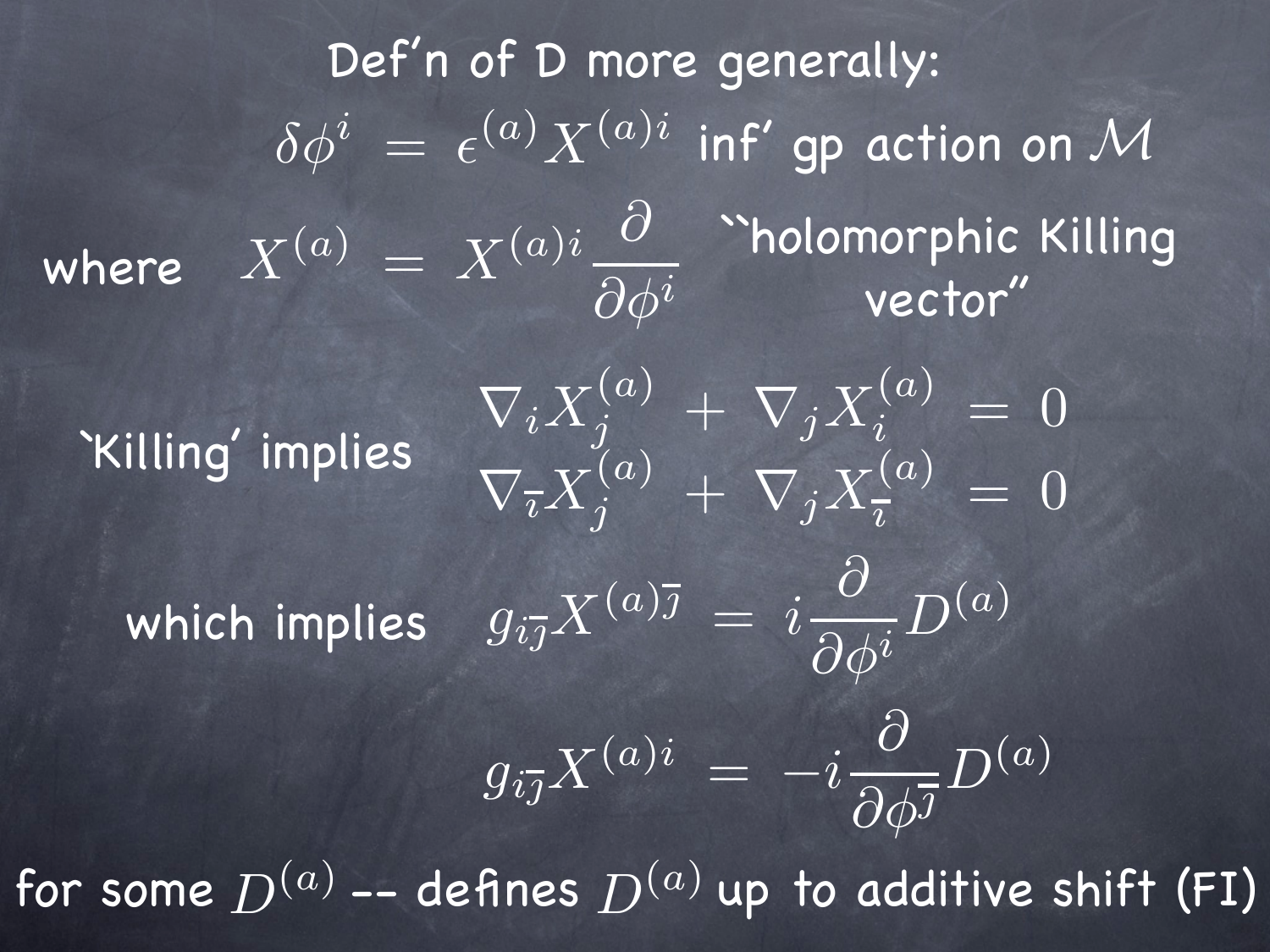Closer examination of the supergravity:  $\delta A^{(a)}_\mu \,=\, \partial_\mu \epsilon^{(a)} \,+\, f^{abc} \epsilon^{(b)} A^{(c)}_\mu$  $\delta \phi^i \,=\, \epsilon^{(a)} X^{(a)i}$  inf' gp action on  ${\cal M}$  $\delta K \ = \ \epsilon^{(a)} F^{(a)} \ + \ \epsilon^{(a)} \overline{F}^{(a)}$ where  $F^{(a)} = X^{(a)}K + iD^{(a)}$ Recall  $K\mapsto K\,+\,f\,+\,\overline{f}\,$  implies  $\chi^i ~\mapsto~ \exp$  $\sqrt{2}$  $+$  $\boldsymbol{i}$ 2  $\mathop{\mathrm{Im}} f$  $\setminus$  $\chi^{\boldsymbol{i}},\ \ \psi_{\boldsymbol{\mu}}\ \mapsto\ \exp$  $\left( \begin{array}{c} i \\ -i \end{array} \right)$ 2  ${\rm Im}\, f$  $\setminus$  $\overline{\psi}_\mu$ Hence  $\text{\texttt{*}}$  gp action on  $\chi^i, \; \psi_\mu$ includes  $\text{Im}\,F^{(a)}$  terms  $*$  This will be gp action on  $\mathcal L$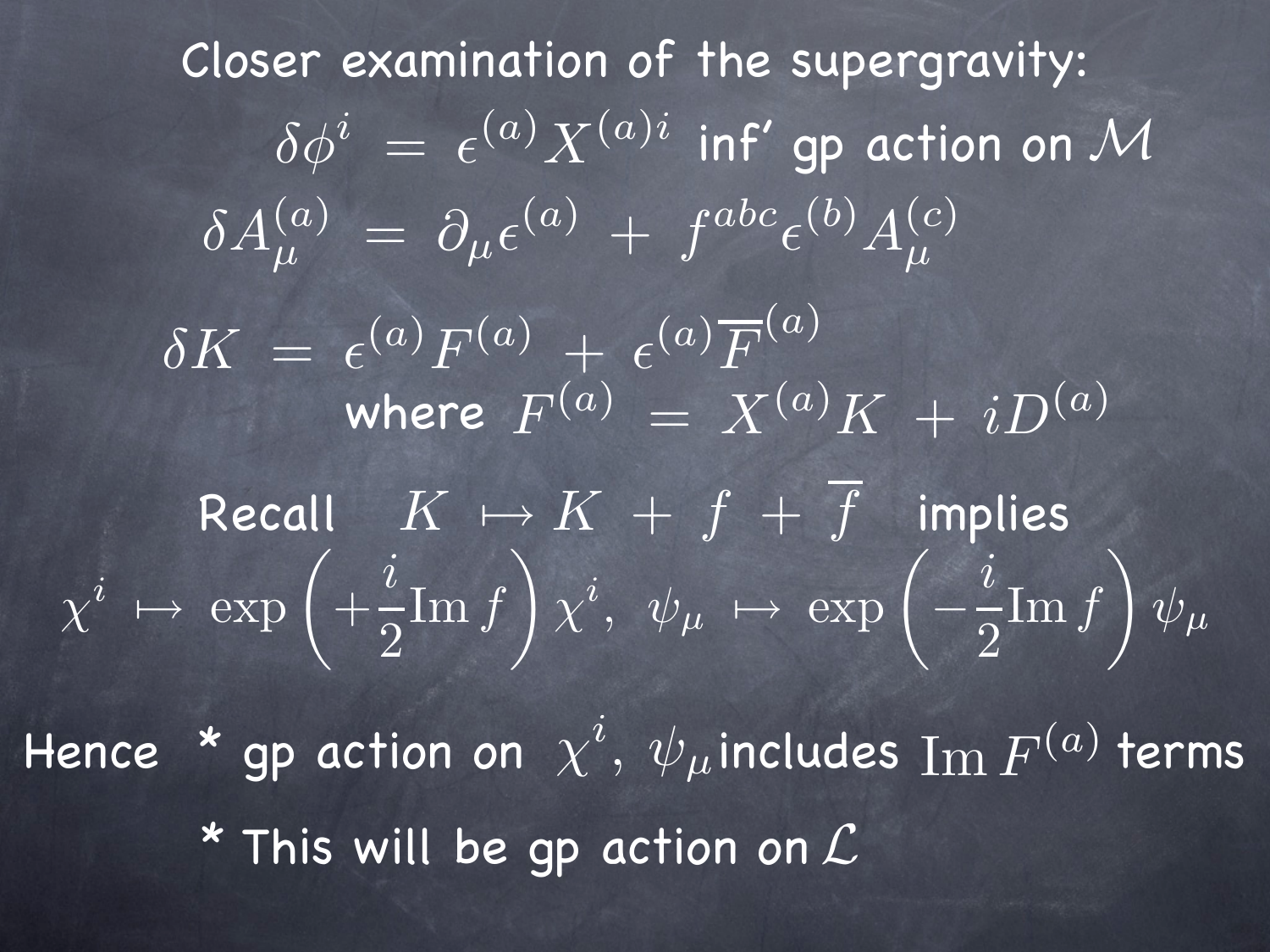Indeed:

 $\delta A^{(a)}_\mu \,=\, \partial_\mu \epsilon^{(a)} \,+\, f^{abc} \epsilon^{(b)} A^{(c)}_\mu$  $\delta \phi^i \,=\, \epsilon^{(a)} X^{(a)i}$  inf' gp action on  ${\cal M}$  $\delta \chi^i \ = \ \epsilon^{(a)} \, \Big( \frac{\partial X^{(a)i}}{\partial \ \vec{r}^i} \Big)$  $\frac{\partial \overline{\mathbf{A}}^{\mathbf{A}^{\prime}}}{\partial \phi^{j}} \chi^{j} \; + \;$  $\boldsymbol{i}$ 2  $\mathrm{Im}\ F^{(a)}\chi^i$  $\setminus$  $\delta \lambda^{(a)} ~=~ f^{abc} \epsilon^{(b)} \lambda^{(c)} ~-~ \frac{i}{\Omega}$ 2  $\epsilon$ (a)  $\text{Im } F^{(a)} \lambda^{(a)}$  $\delta \psi_\mu \,=\, -\frac{i}{2}$ 2  $\epsilon^{(a)} {\rm Im} \, F^{(a)} \psi_{\mu}$  $\delta K \ = \ \epsilon^{(a)} F^{(a)} \ + \ \epsilon^{(a)} \overline{F}^{(a)}$ where  $F^{(a)}=X^{(a)}K+iD^{(a)}$ 

Encode infinitesimal action on L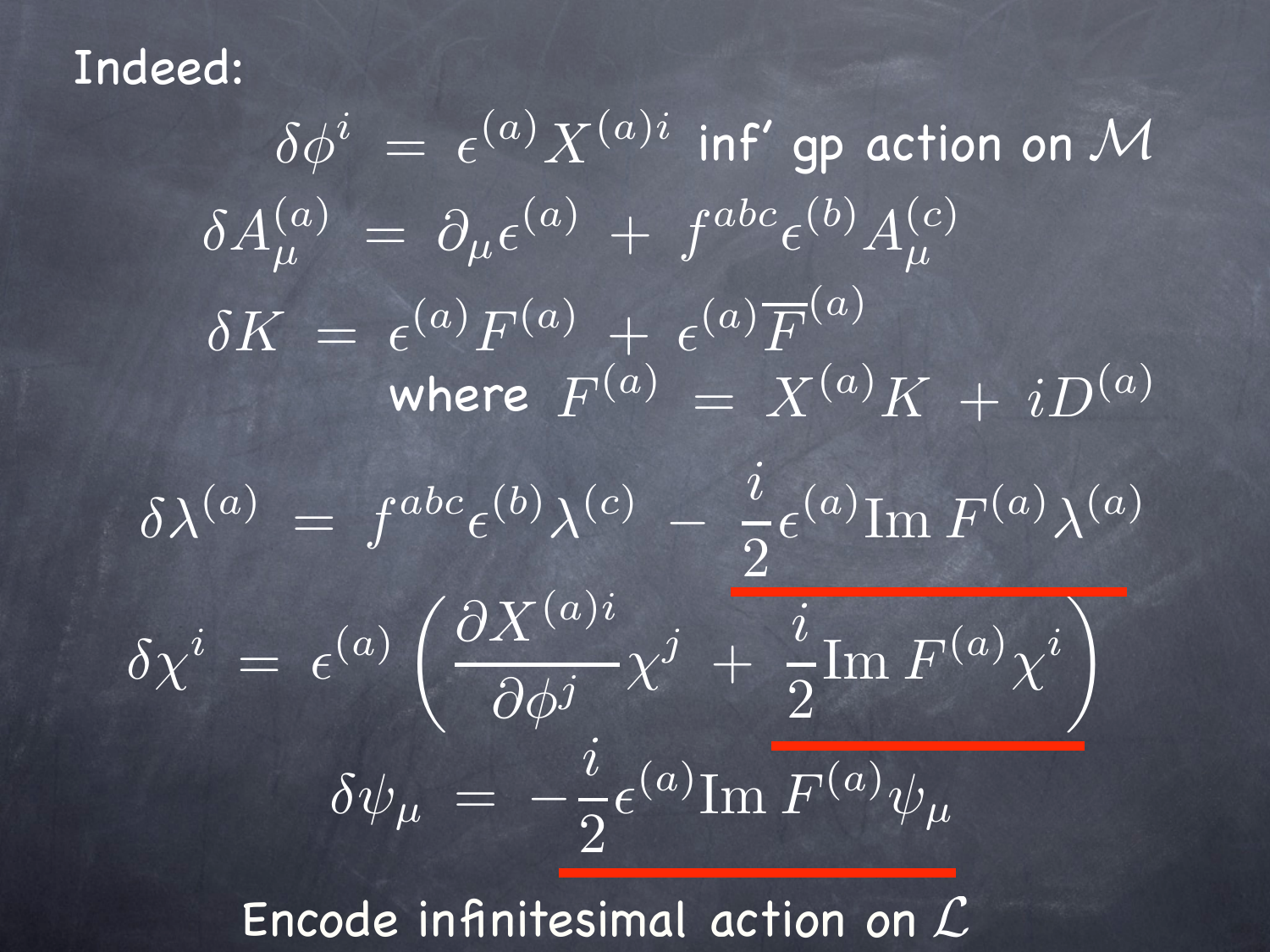We need the group to be represented faithfully. Infinitesimally, the D's can be chosen to obey If the group is semisimple, the constraints above will fix D. If there are  $U(1)$  factors, must work harder...  $\Bigl( X^{(a)i}\partial_i + X^{(a)\bar{\imath}} \overline{\partial}_{\bar{\imath}}$  $\int D^{(b)}\,=\,-f^{abc}D^{(c)}$  $\delta^{(b)}\epsilon^{(a)} {\rm Im} \, F^{(a)} \, - \, \delta^{(a)}\epsilon^{(b)} {\rm Im} \, F^{(b)} \, = \, - \epsilon^{(a)}\epsilon^{(b)}f^{abc}{\rm Im} \, F^{(c)}$ and then

Next: constraints from representing **group** ....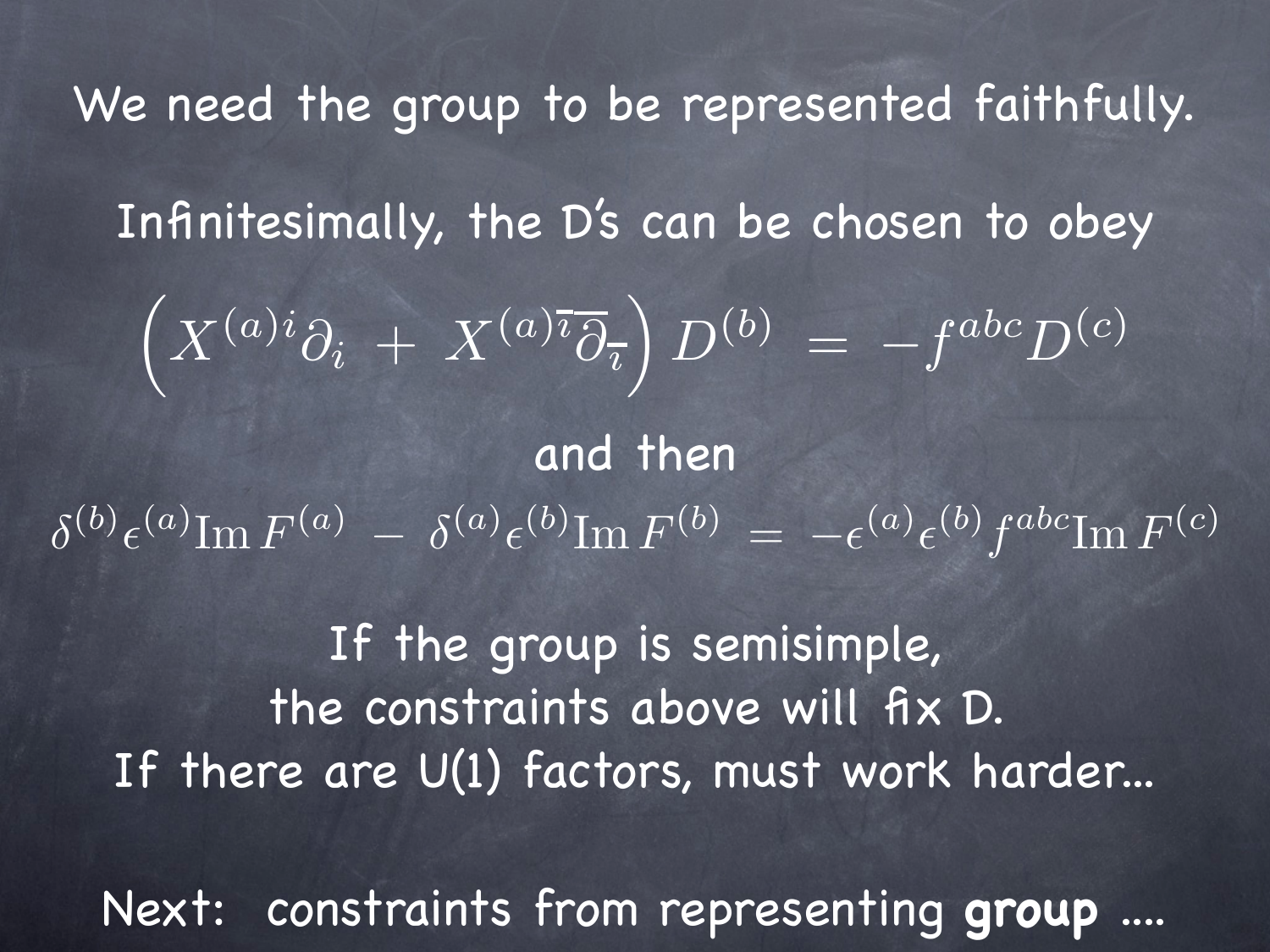An infinitesimal action is not enough. Need an action of the group on  $\mathcal L$  , not just its Lie algebra. Lift of  $g = \exp f$  $\left($  $i\epsilon$  $(a)T^a\bigg)$ is  $\tilde{g} = \exp$  $\int i$ 2  $\epsilon^{(a)}$ Im  $F^{(a)}$ "

Require  $\widetilde{g}\tilde{h} = \widetilde{gh}$ h so that the group is honestly represented. (This is the part that can't always be done.)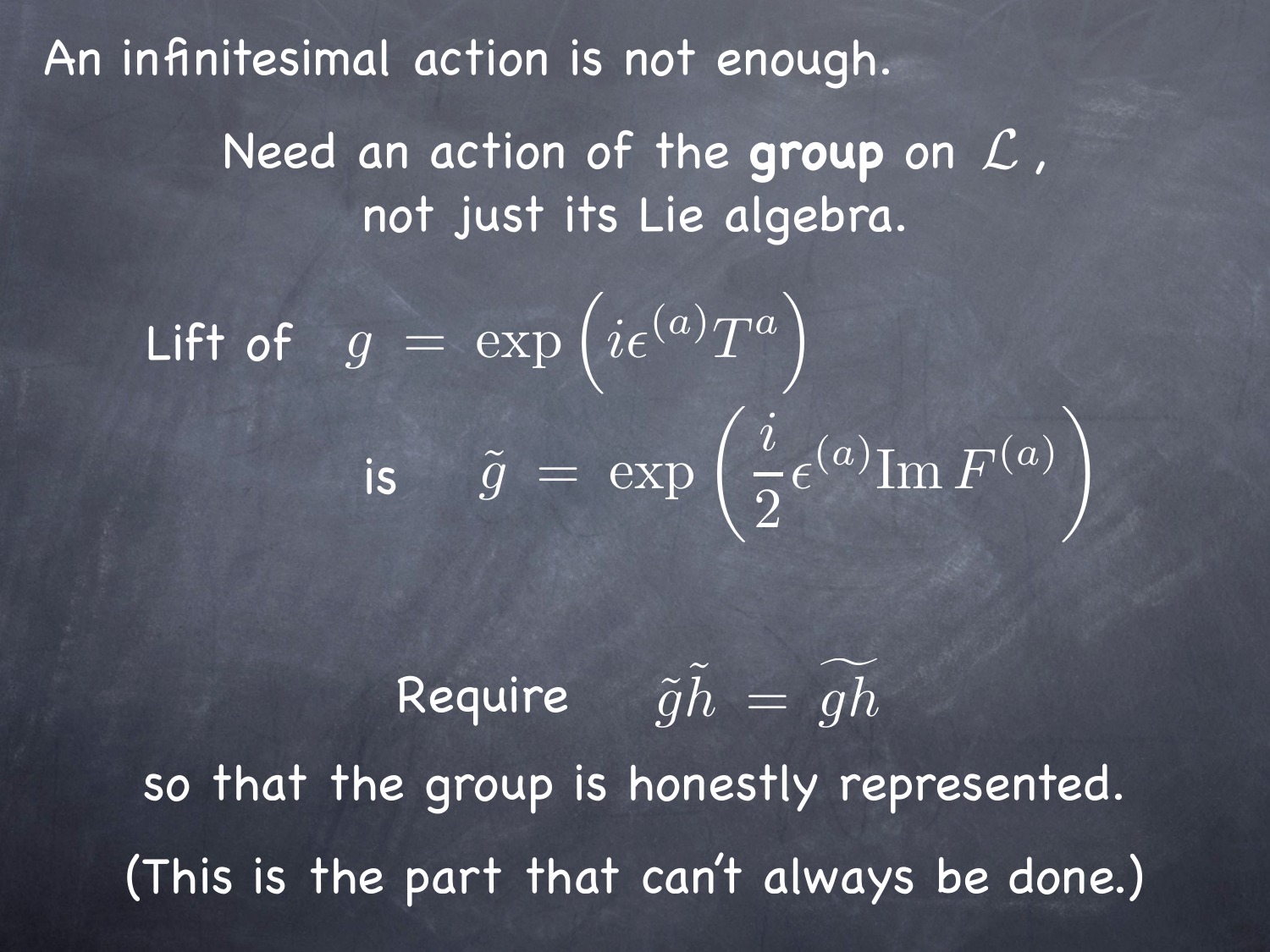The lifts  $\tilde{g}$  might not obey  $\tilde{g}\tilde{h} = \widetilde{gh}$  $h$  initially, but we can try to adjust them:

Since  $F^{(a)} = X^{(a)} K + i D^{(a)}$ , shifting the D-term  $\,D^{(a)}\,$ is equivalent to adding a phase to  $\tilde{g}$  :  $\tilde{g} \equiv \exp$  $\int i$ 2  $\epsilon^{(a)} {\rm Im} \, F^{(a)}$  $\setminus$  $\mapsto \tilde{g} \exp(i \theta_g)$ for some  $\theta_g$  encoding the shift in  $D^{(a)}$ .  $D^{(a)}$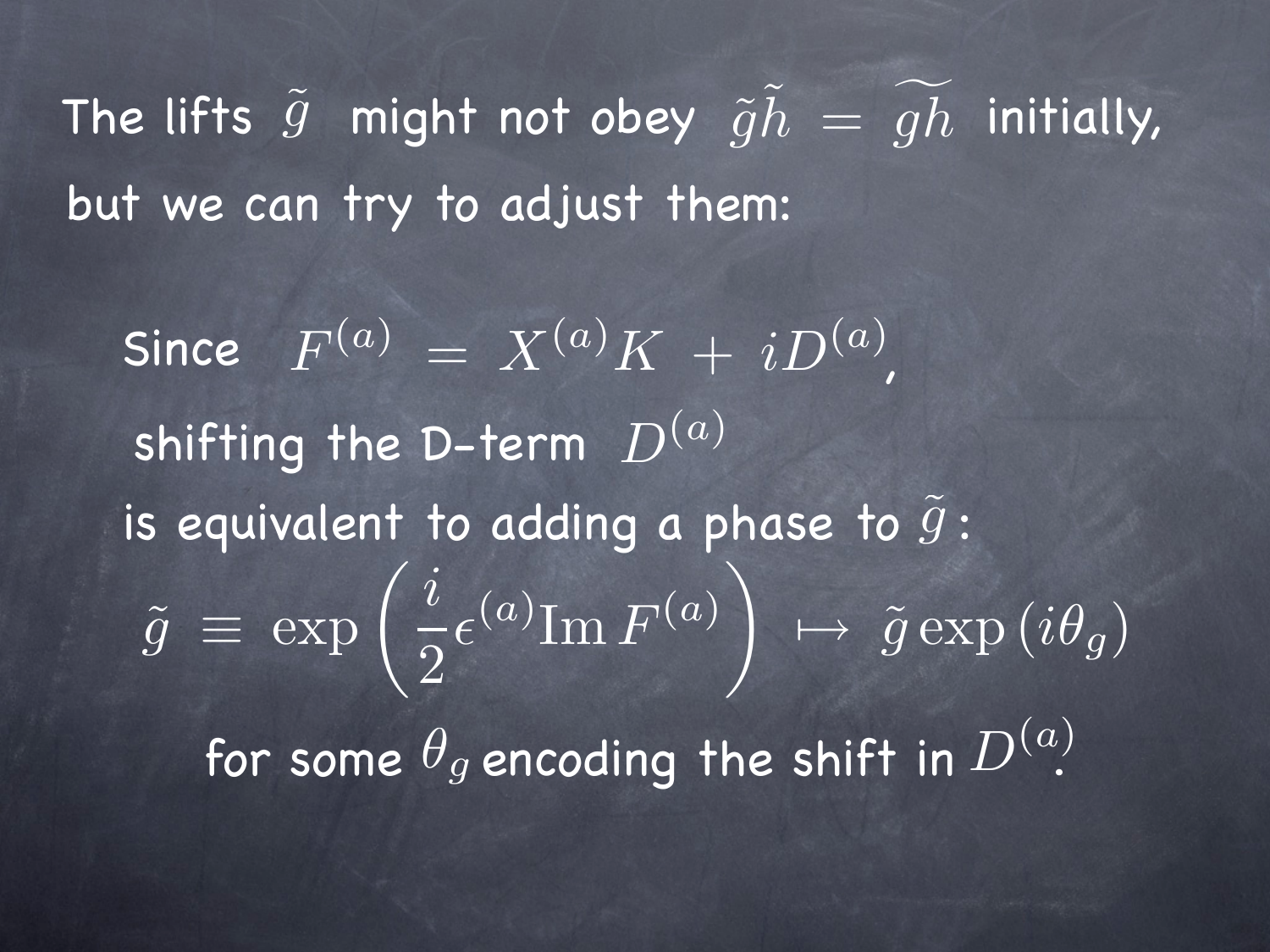If the lifts  $\tilde{g}$  do not obey  $\tilde{g}\tilde{h} \,=\, \widetilde{gh}$  $h$  , then we can shift  $D^{(u)}$  t  $\overline{D}$ o add phases:  $\left(a\right)$  $\tilde{g} \mapsto \tilde{g} \exp(i\theta_a)$ That \*might\* fix the problem, maybe.  $1 \longrightarrow U(1) \longrightarrow \tilde{G} \longrightarrow G \longrightarrow 1$ Globally, the group  $\tilde{G}$  formed by the  $\tilde{g}$  is an extension If that extension splits, we can fix the problem; if not, we're stuck -- cannot gauge G, not even classically. (new consistency condition on classical sugrav)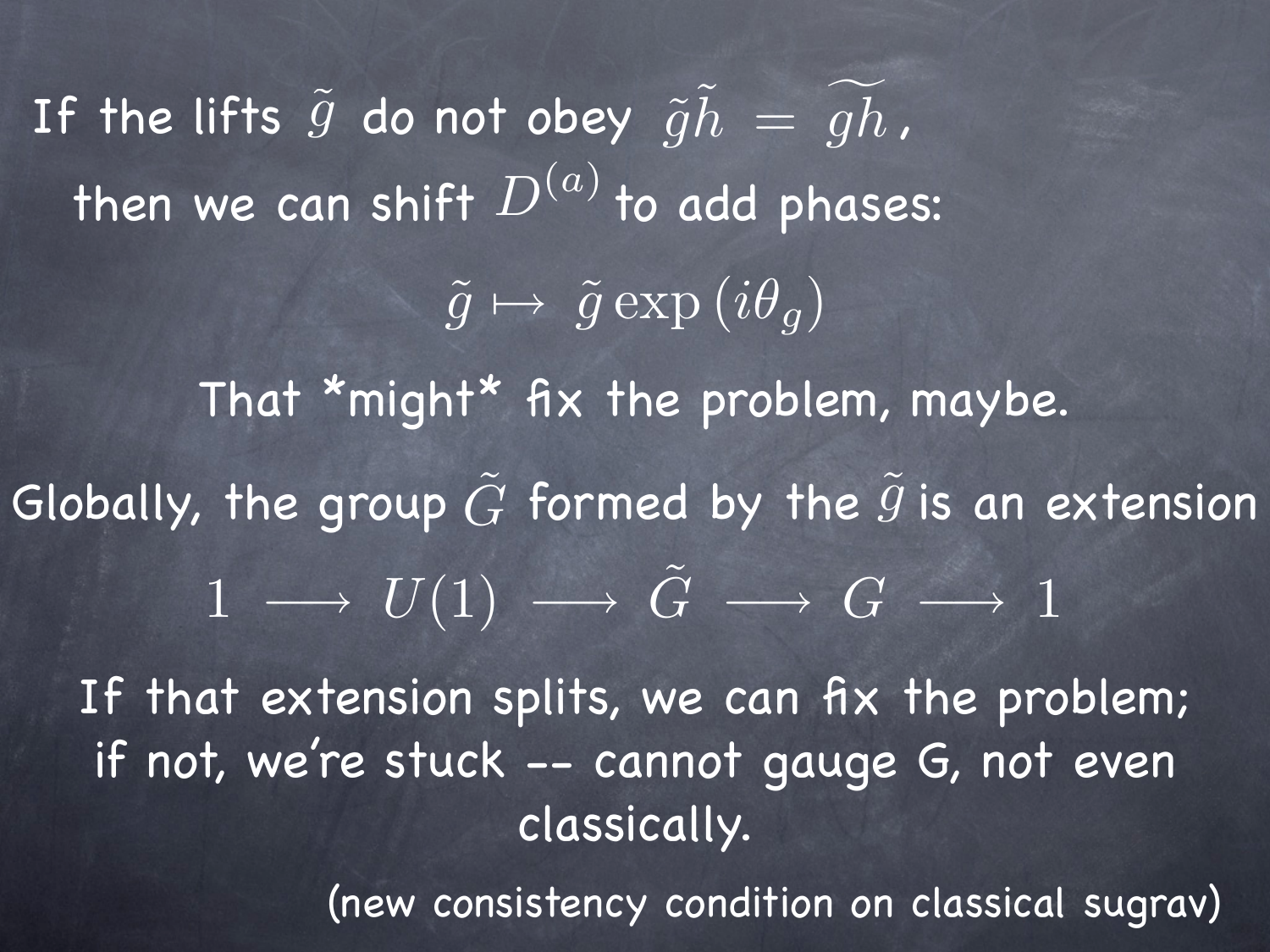Let's assume the extension splits, so we can fix the problem and gauge G (classically). In this case, there are multiple  $\{\tilde{g}\}$ 's, differing by phases.

Those different possibilities correspond to the different possible FI parameters -- remember, the phases originate as shifts of  $D^{(a)}.$ 

> Let's count them. We'll see they're quantized.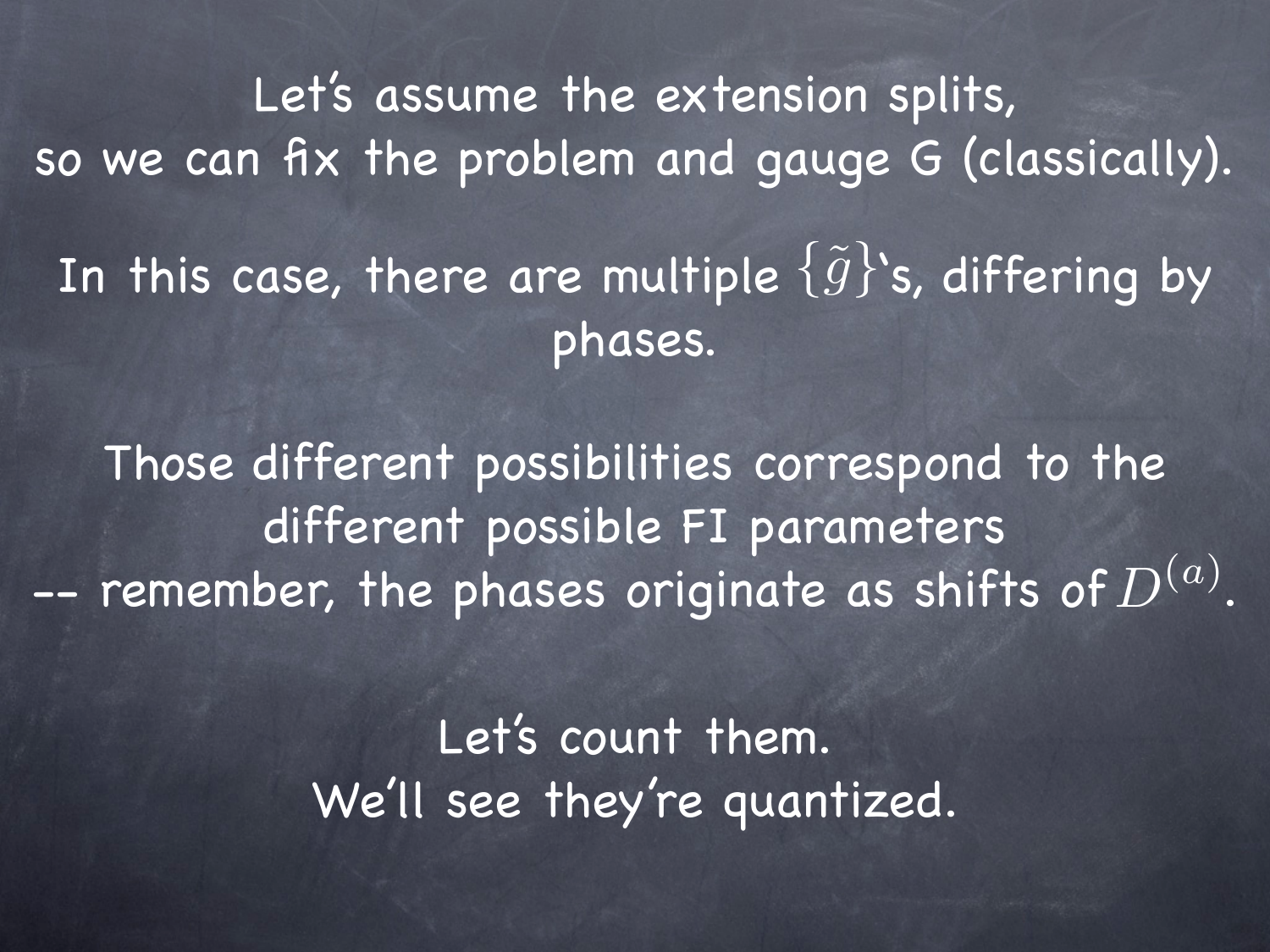Count set of possible lifts  $\{\tilde{g}\}$ :

Start with one set of consistent lifts  $\tilde{g}$  , meaning they obey  $\tilde{g}\tilde{h} = \tilde{g}h$ h

Shift the D-terms:  $\tilde{g} \mapsto \tilde{g}' \, \equiv \, \tilde{g} \exp{(i \theta_g)}$  $\tilde{g}'\tilde{h}'\,=\,\widehat{g}$  $\widetilde{h}$ h ! Demand Implies  $\theta_g + \theta_h = \theta_{gh}$ 

Result: Set of lifts is  $\mathrm{Hom}(G,U(1))$ (= set of FI parameters)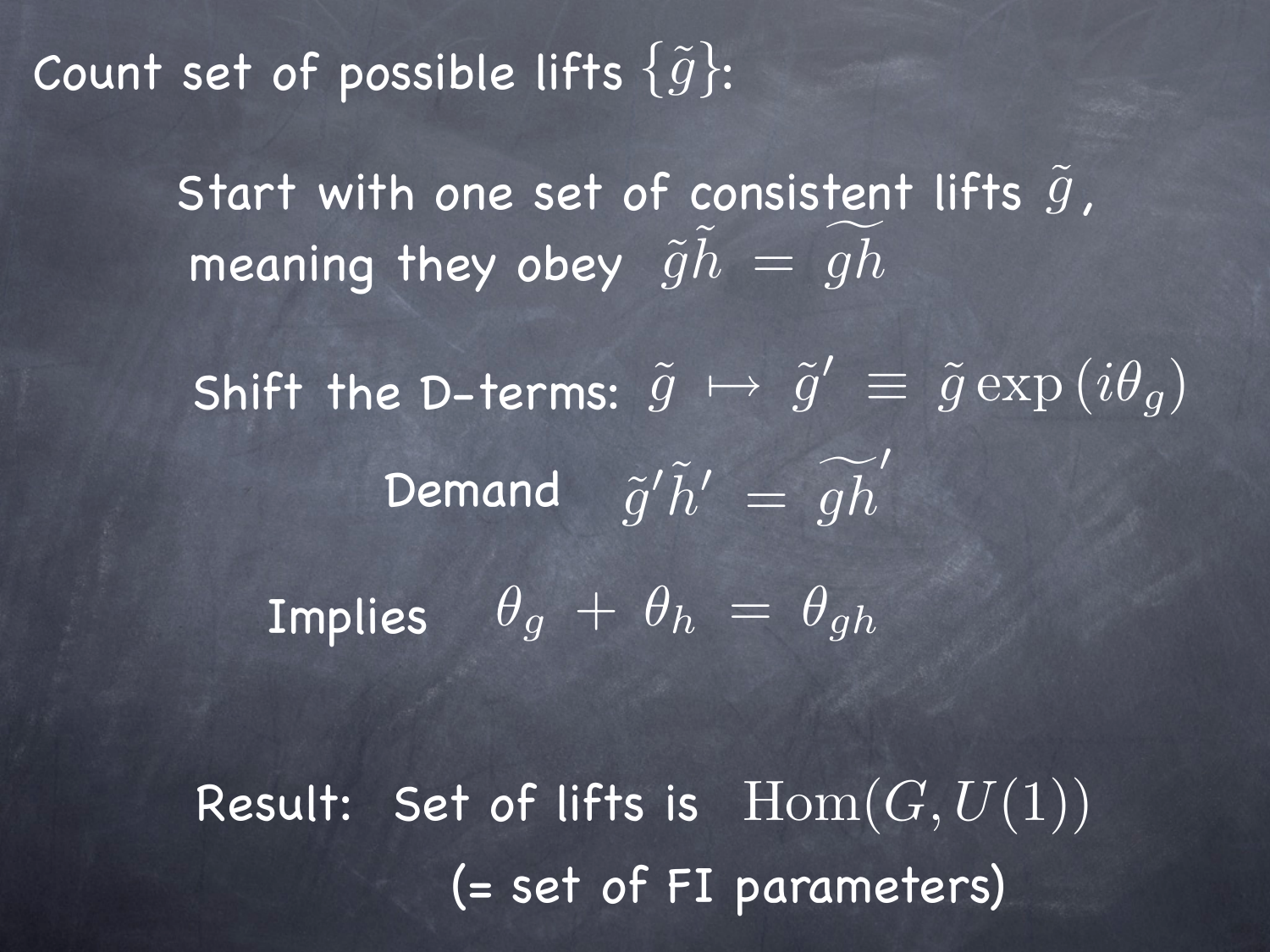So far: set of possible lifts is  $\mathrm{Hom}(G,U(1))$ 

\* this is a standard math result for lifts of group actions to line bundles. (though the sugrav realization is novel)

Ex:  $G = U(1)$   $\text{Hom}(G, U(1)) = \mathbf{Z}$ -- integrally many lifts / FI parameters  $*$  Lifts = FI parameters, so we see that FI parameters quantized. Ex: G semisimple  $\text{Hom}(G, U(1)) = 0$ -- only one lift / FI parameter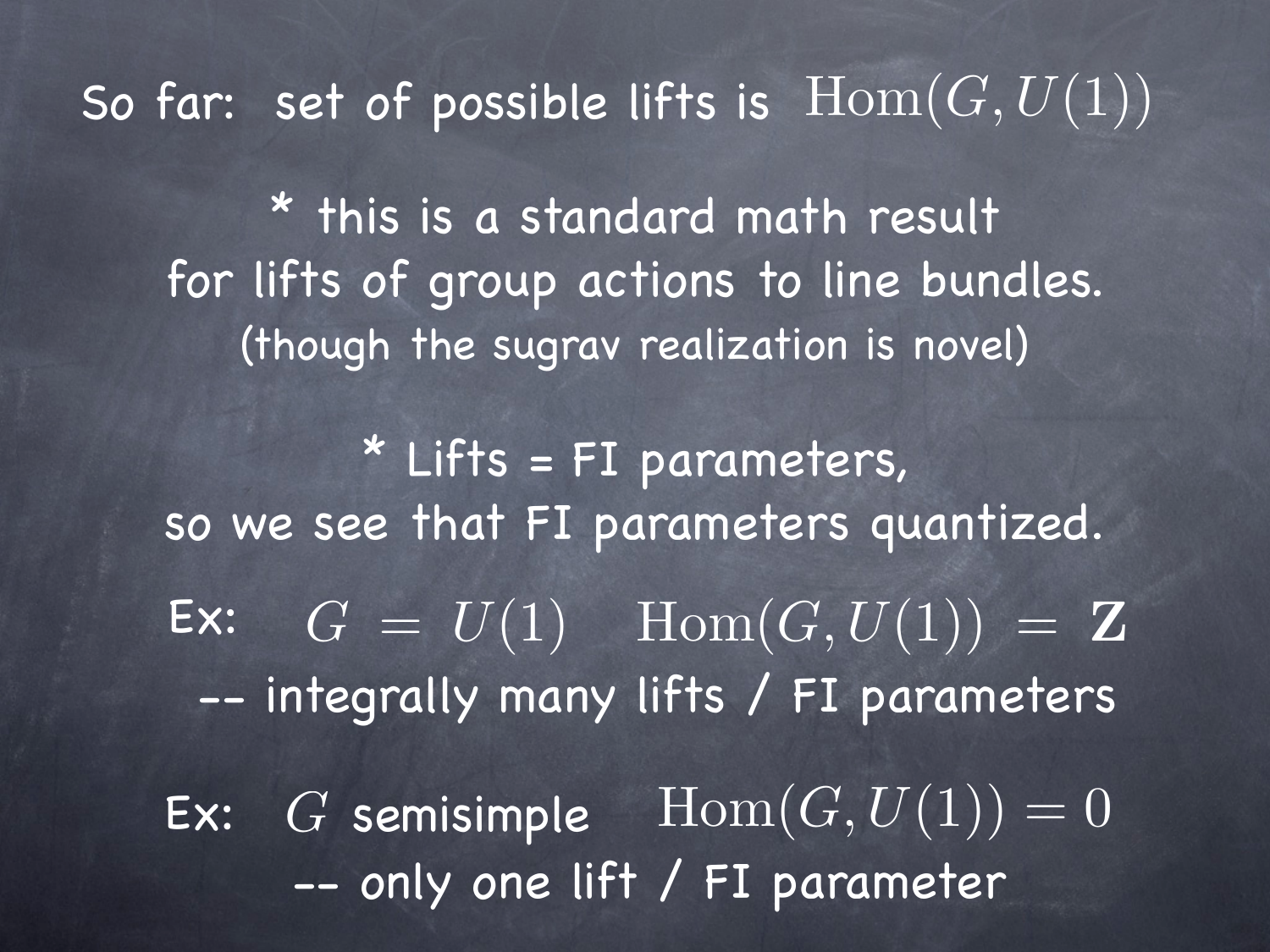#### D-terms:

Although the  $D^{(a)}$ were only defined up to const' shift:  $\left(a\right)$  $g_{i\overline\jmath}X^{(a)\overline\jmath}={i\frac{\partial}{\partial A}}$  $\frac{\partial}{\partial \phi^i} D^{(a)}$ 

the constraint  $\tilde{g}\tilde{h} = \widetilde{gh}$ h determines their values up to a (quantized) shift by elements of Hom(G, U(1))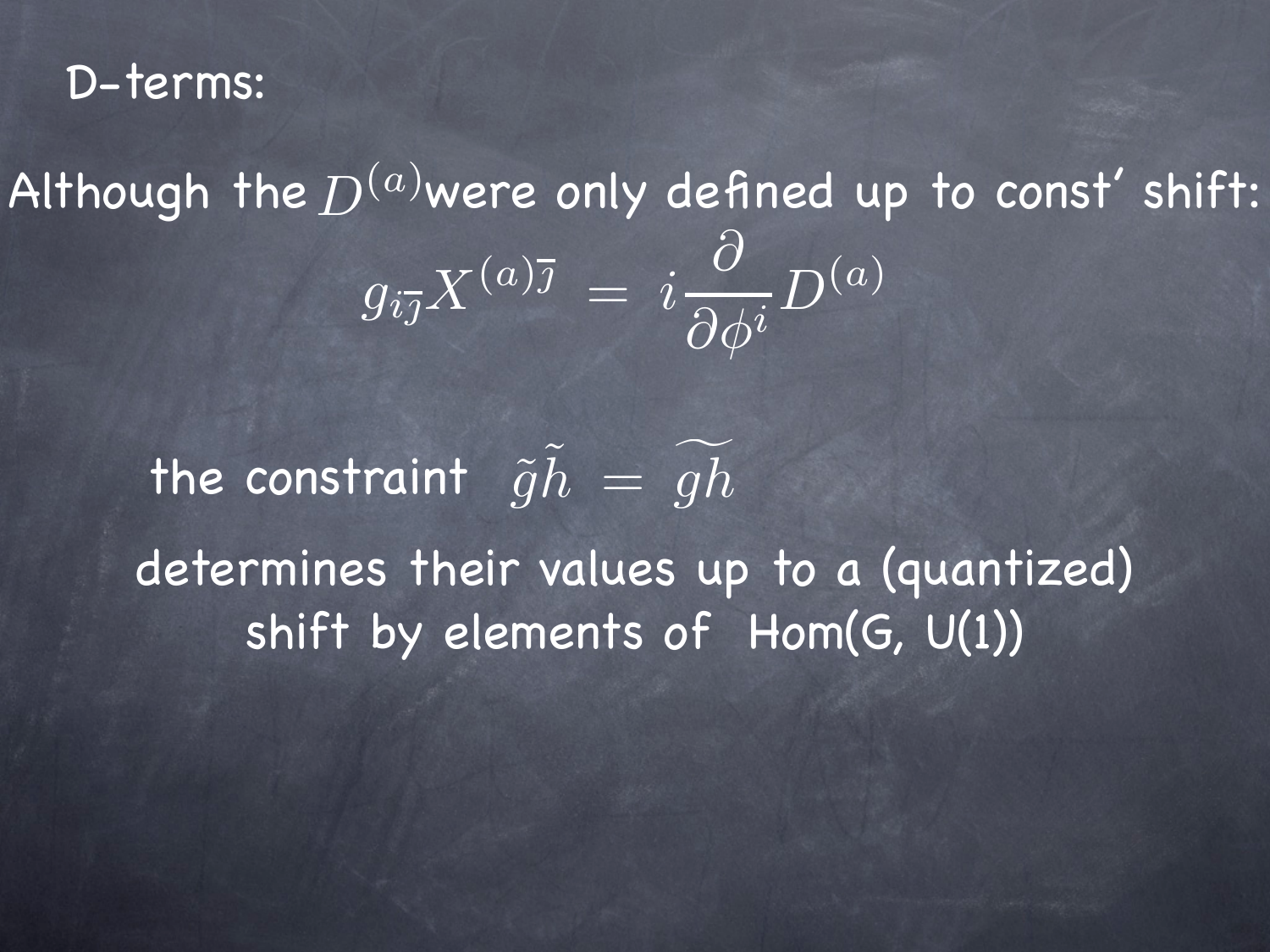## **Supersymmetry breaking:**

Is sometimes forced upon us.

If the FI parameters could be varied continuously, then we could always solve D=0 just by suitable choices.

> Since the FI parameters are quantized, sometimes cannot solve D=0 for any available FI parameter.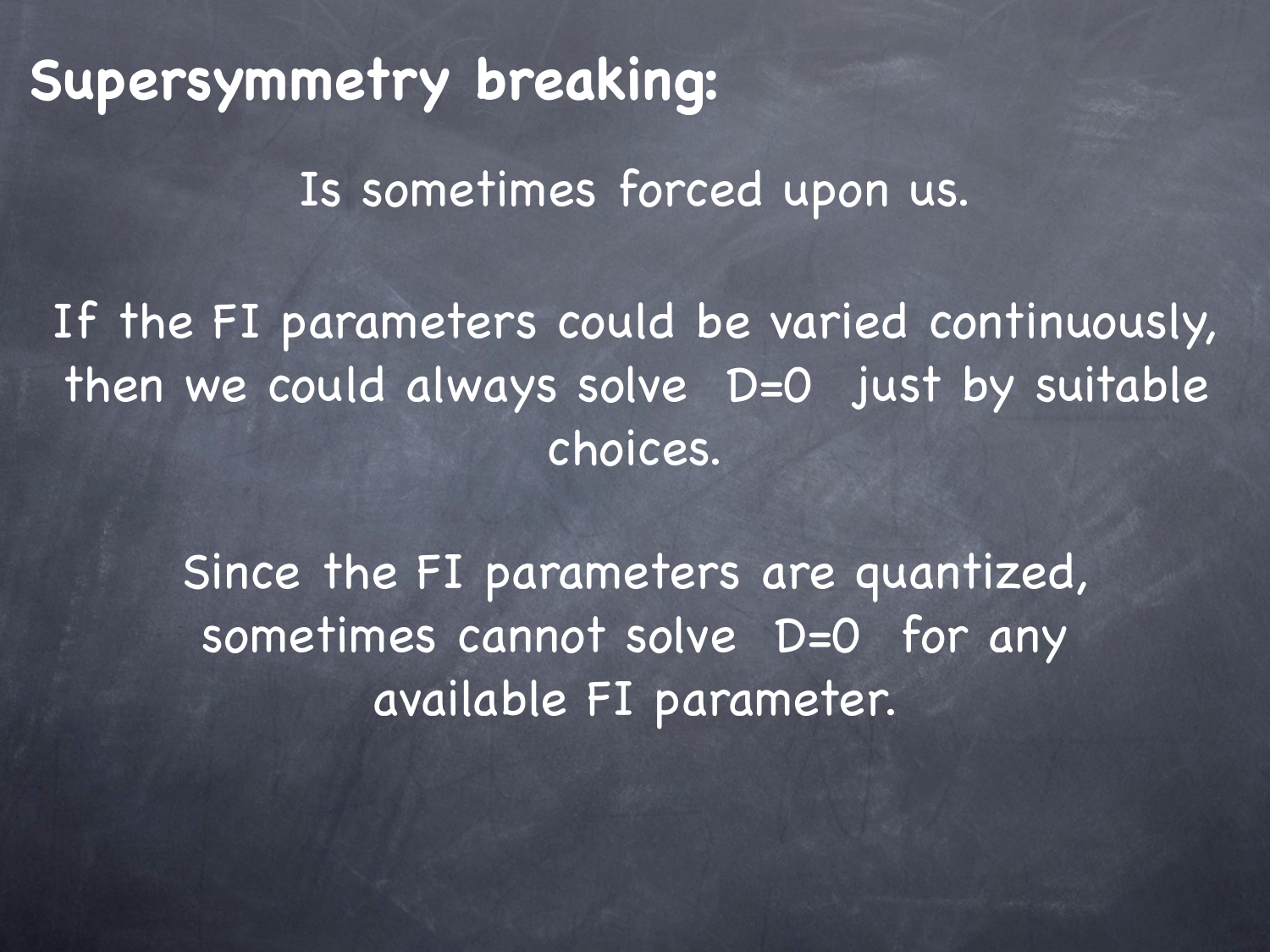**Supersymmetry breaking:** Example:  $\mathcal{M} = \mathbf{P}^1$   $G = SU(2)$  $Hom(SU(2), U(1)) = 0$ so equivariant lift unique  $(D^{(1)})^2 + (D^{(2)})^2 + (D^{(3)})^2 =$  $\binom{n}{k}$  $\overline{2\pi}$  $\setminus^2$ For Bagger-Witten  $\mathcal{L} = \mathcal{O}(-n)$ **susy always broken** (Bagger, 1983) [ Use  $\,D^a=\phi T^a\phi$  on  ${\bf P}^1$ , plus fact that D's obey Lie algebra rel'ns to fix the value above. ]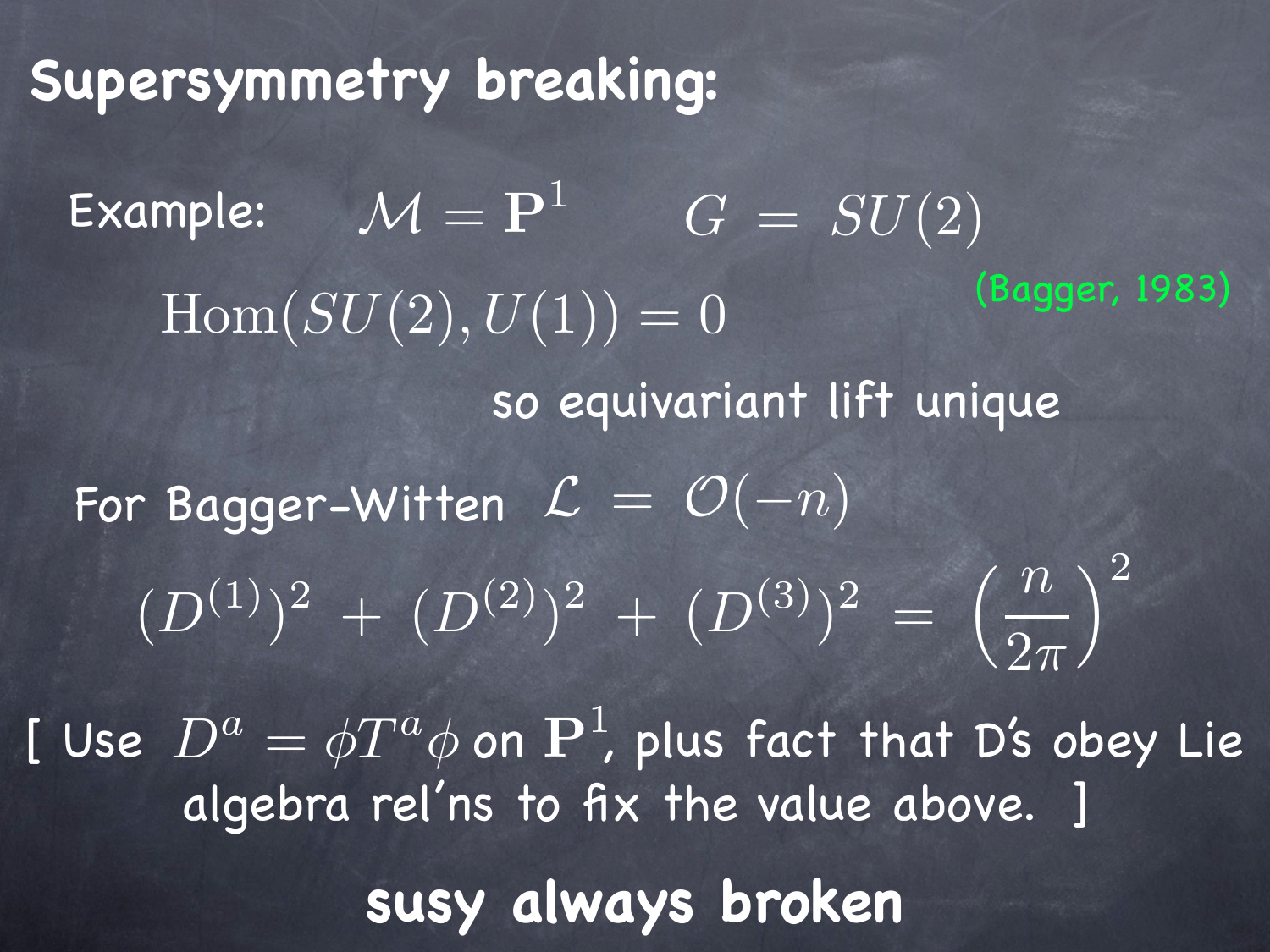# **Math interpretation:**

\* In rigid susy, gauging ~ symplectic reduction

\* Symplectic quotients do **not** have a restriction to integral Kahler classes; this can**not** be a symplectic quotient.

\* Instead, propose: **GIT quotients**.

\* Symplectic/GIT sometimes used interchangeably; however, GIT quotients restrict to integral classes.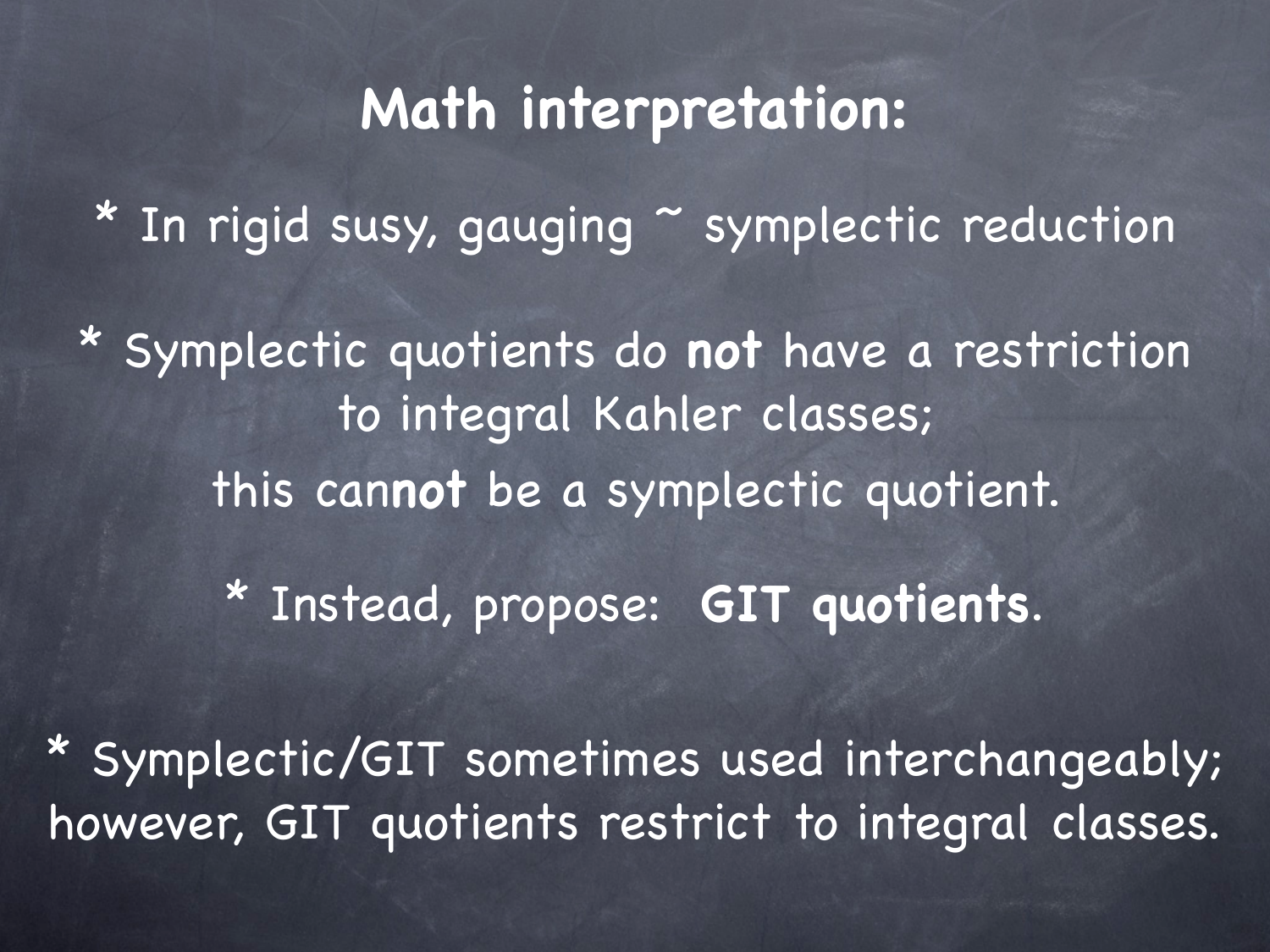Symplectic quotients



# complex Kahler manifolds, **integral** Kahler forms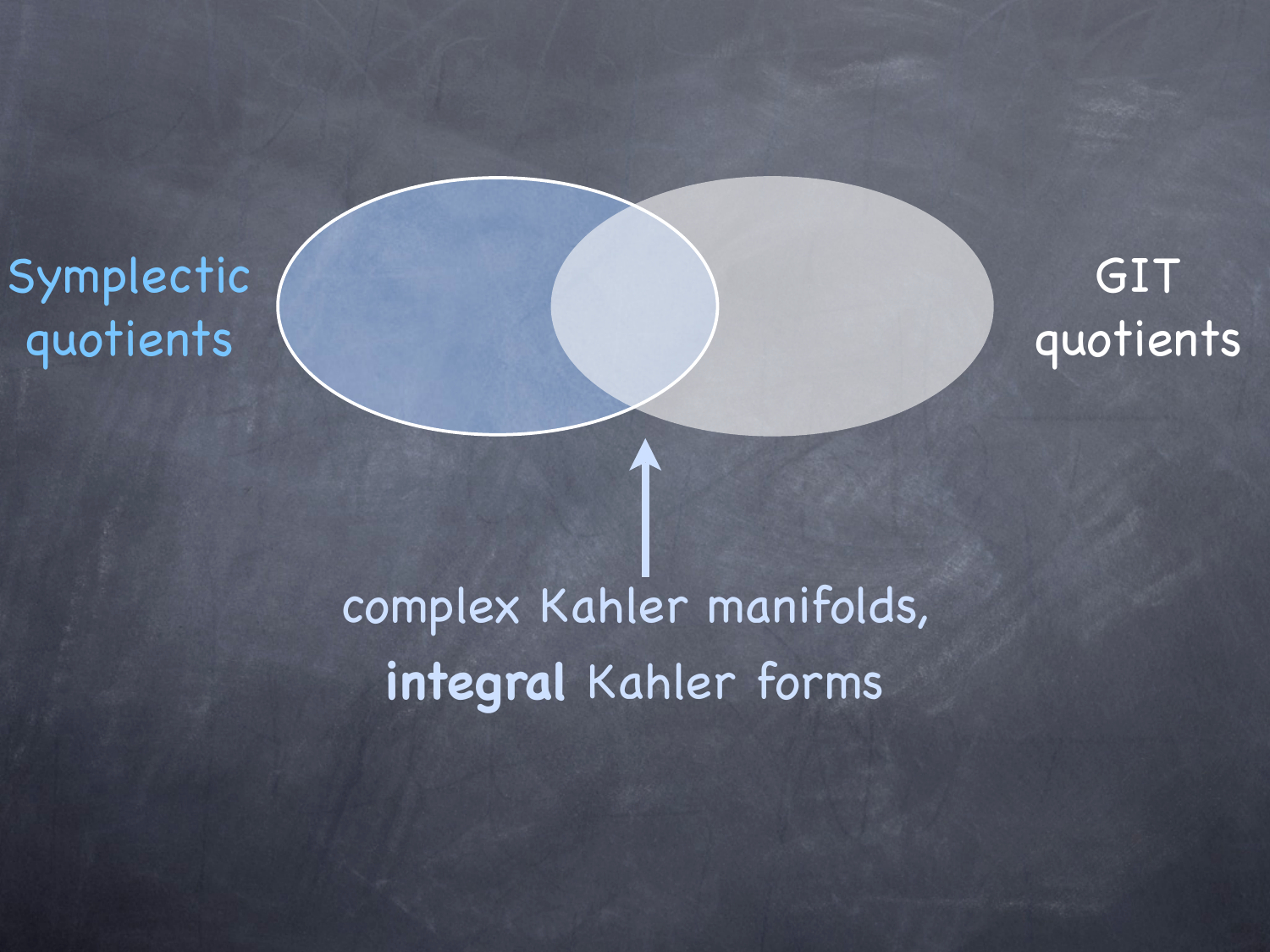### **Why should GIT be relevant ?**

\* 1st, to specify GIT, need to give an ample line bundle on original space, that determines a projective embedding. ( = Bagger-Witten line bundle)

\* 2nd, must specify a group action on that line bundle; Kahler class ultimately determined by that group action.

**Same structure as here: thus, sugrav = GIT**